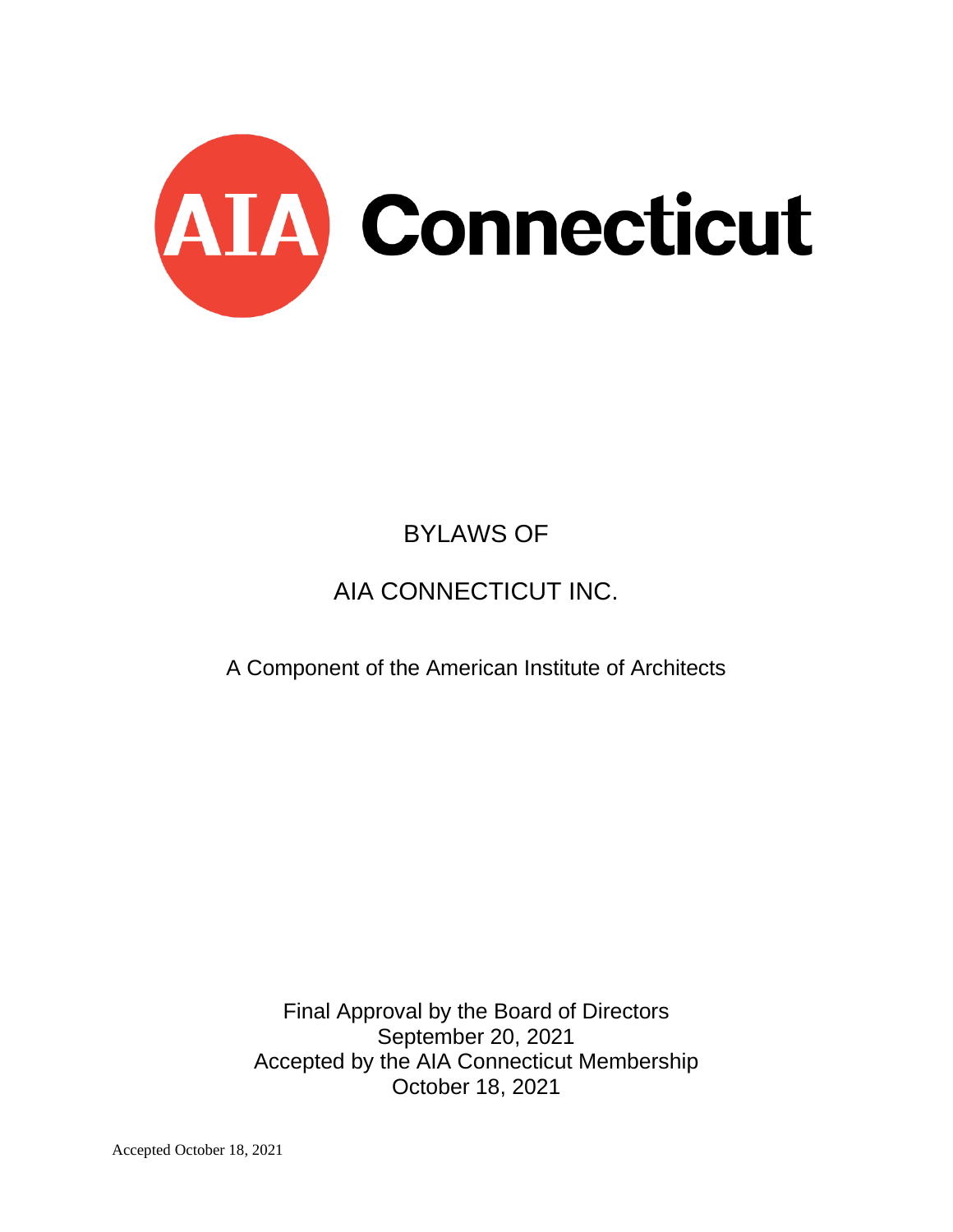| 1.   | <b>ORGANIZATION, COMPOSITIONS, &amp; GENERAL POWERS</b>                                                                                                                                                                                                                                        | 1                                                                                                 |
|------|------------------------------------------------------------------------------------------------------------------------------------------------------------------------------------------------------------------------------------------------------------------------------------------------|---------------------------------------------------------------------------------------------------|
| 1.1. | <b>Name</b><br>1.1.1.<br>This Component.<br>1.1.2.<br>Related Institute Organizations.                                                                                                                                                                                                         | $\mathbf{1}$<br>$\mathbf{1}$<br>$\mathbf{1}$                                                      |
| 1.2. | <b>Objects and Powers</b><br>1.2.1.<br>Objects.<br>1.2.2.<br>Powers.                                                                                                                                                                                                                           | $\mathbf{1}$<br>$\mathbf{1}$<br>$\mathbf{1}$                                                      |
| 1.3. | Organization.                                                                                                                                                                                                                                                                                  | $\mathbf{1}$                                                                                      |
| 1.4. | Territory.                                                                                                                                                                                                                                                                                     | $\mathbf{1}$                                                                                      |
| 2.   | <b>MEMBERSHIP</b>                                                                                                                                                                                                                                                                              | 1                                                                                                 |
| 2.1. | <b>General Provisions</b><br>2.1.1.<br>Categories of Members.<br>2.1.2.<br>Qualifications.<br>Non-Resident Status.<br>2.1.3.<br>Enrollment of Members.<br>2.1.4.<br>2.1.5.<br><b>Annual Dues and Assessments.</b><br>Suspension of Interests, Rights, and Privileges; Good Standing.<br>2.1.6. | 1<br>$\mathbf{1}$<br>$\begin{array}{c}\n2 \\ 2 \\ 2 \\ 2\n\end{array}$                            |
| 2.2. | <b>Assigned Members</b><br>2.2.1.<br>General.<br>2.2.2.<br>Transfers.<br>Termination.<br>2.2.3.<br>Limitations on Voting Eligibility.<br>2.2.4.                                                                                                                                                | $\begin{array}{c} 2 \\ 2 \\ 3 \\ 3 \end{array}$                                                   |
| 2.3. | <b>Unassigned Members</b><br>2.3.1.<br>Admission.<br>2.3.2.<br>Rights and Privileges.                                                                                                                                                                                                          | 3<br>3<br>3                                                                                       |
| 2.4. | <b>Allied Members</b><br>Admission and Fees.<br>2.4.1.<br>Definition.<br>2.4.2.<br>Rights and Privileges.<br>2.4.3.                                                                                                                                                                            | $\overline{\mathbf{4}}$<br>$\overline{\mathcal{A}}$<br>$\overline{4}$<br>$\overline{\mathcal{A}}$ |
| 2.5. | <b>Student Members</b><br>Qualifications.<br>2.5.1.<br>2.5.2.<br>Rights and Privileges.                                                                                                                                                                                                        | 5<br>5<br>5                                                                                       |
| 2.6. | <b>Honorary Members</b><br>2.6.1.<br>Qualifications.<br>Nomination and Admission.<br>2.6.2.<br>Rights and Privileges.<br>2.6.3.                                                                                                                                                                | 5<br>5<br>5<br>5                                                                                  |
| 3.   | <b>COMPONENT REPRESENTATION IN INSTITUTE ORGANIZATIONS</b>                                                                                                                                                                                                                                     | 6                                                                                                 |
| 3.1. | <b>The Institute</b><br>3.1.1.<br>Representation.                                                                                                                                                                                                                                              | 6<br>6                                                                                            |

## TABLE OF CONTENTS

Accepted October 18, 2021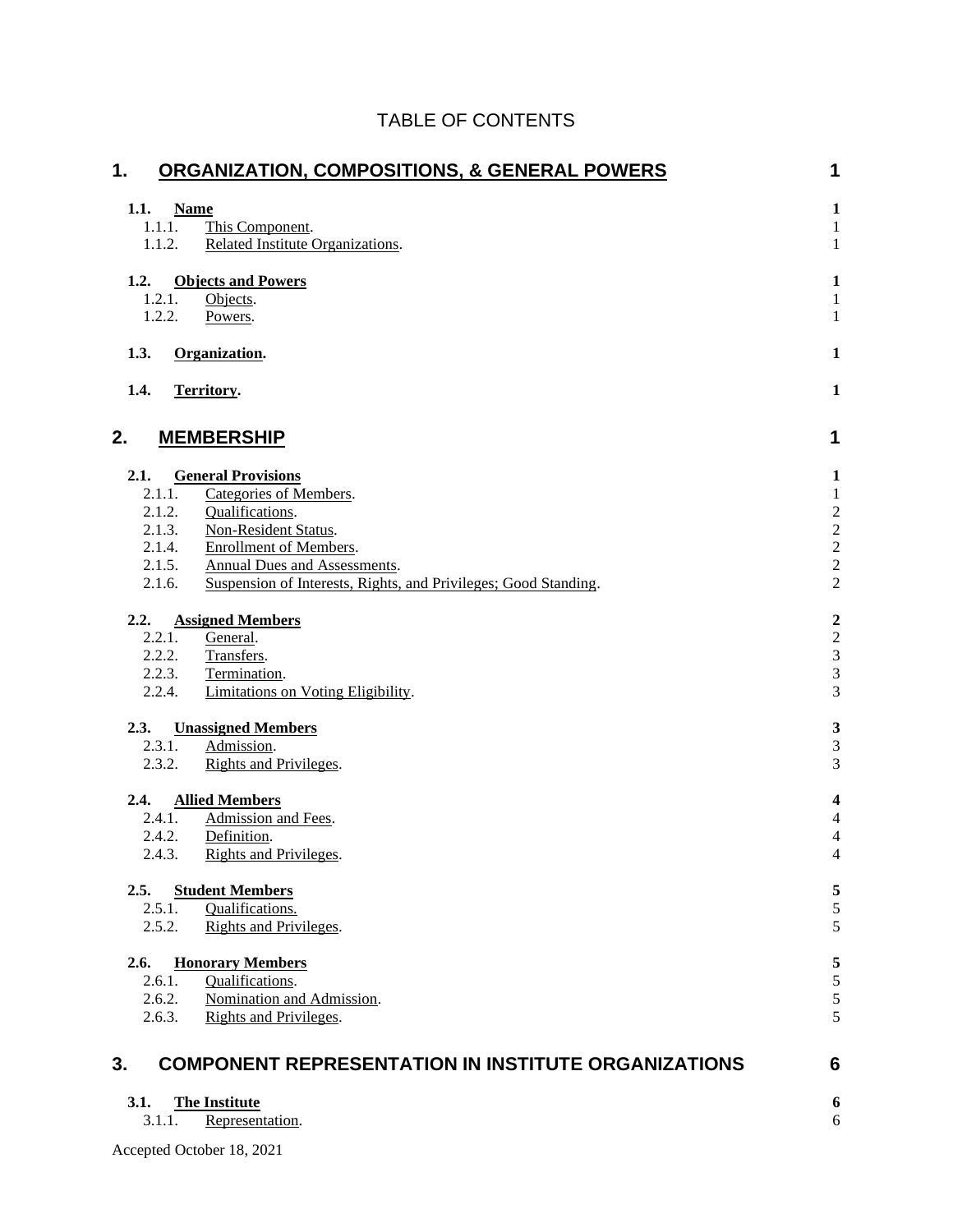|       | 3.1.2.<br>Reports.                                                                                                                             | 6                                     |
|-------|------------------------------------------------------------------------------------------------------------------------------------------------|---------------------------------------|
| 4.    | <b>MEETINGS</b>                                                                                                                                | $6\phantom{1}6$                       |
| 4.1.  | <b>Annual Meetings.</b>                                                                                                                        | 6                                     |
| 4.2.  | <b>Regular Meetings.</b>                                                                                                                       | 7                                     |
| 4.3.  | <b>Special Meetings.</b>                                                                                                                       | 7                                     |
| 4.4.  | <b>Quorum and Voting</b><br>4.4.1.<br>Quorum.<br>4.4.2.<br>Voting.                                                                             | 7<br>$\overline{7}$<br>$\overline{7}$ |
| 4.5.  | Procedure.                                                                                                                                     | 7                                     |
| 4.6.  | <b>Minutes.</b>                                                                                                                                | 7                                     |
| 5.    | <b>OFFICERS</b>                                                                                                                                | 8                                     |
| 5.1.  | <b>Number and Title.</b>                                                                                                                       | 8                                     |
| 5.2.  | <b>Election, Term of Office, and Vacancies.</b>                                                                                                | 8                                     |
| 5.3.  | <b>Duties and Powers.</b><br>5.3.1.<br>President.<br>5.3.2.<br>Vice President/President-Elect.<br>5.3.3.<br>Secretary.<br>5.3.4.<br>Treasurer. | 8<br>8<br>8<br>8<br>9                 |
| 5.4.  | <b>Officer and Director Liability</b>                                                                                                          | 9                                     |
| 5.5.  | <b>Executive Committee.</b>                                                                                                                    | 9                                     |
| 6.    | <b>BOARD OF DIRECTORS</b>                                                                                                                      | 9                                     |
| 6.1.  | <b>Composition and Duties.</b>                                                                                                                 | 9                                     |
| 6.2.  | <b>Election, Term of Office, and Vacancies.</b>                                                                                                | 10                                    |
| 6.3.  | Directors-at-Large.                                                                                                                            | 10                                    |
| 6.4.  | Compensation.                                                                                                                                  | 10                                    |
| 6.5.  | <b>Regular Meetings; Attendance.</b>                                                                                                           | 10                                    |
| 6.6.  | <b>Special Meetings.</b>                                                                                                                       | 10                                    |
| 6.7.  | <b>Notices and Calls of Meetings.</b>                                                                                                          | 11                                    |
| 6.8.  | <b>Quorum and Voting.</b>                                                                                                                      | 11                                    |
| 6.9.  | <b>Written Consent.</b>                                                                                                                        | 11                                    |
| 6.10. | Minutes.                                                                                                                                       | <b>11</b>                             |
|       |                                                                                                                                                |                                       |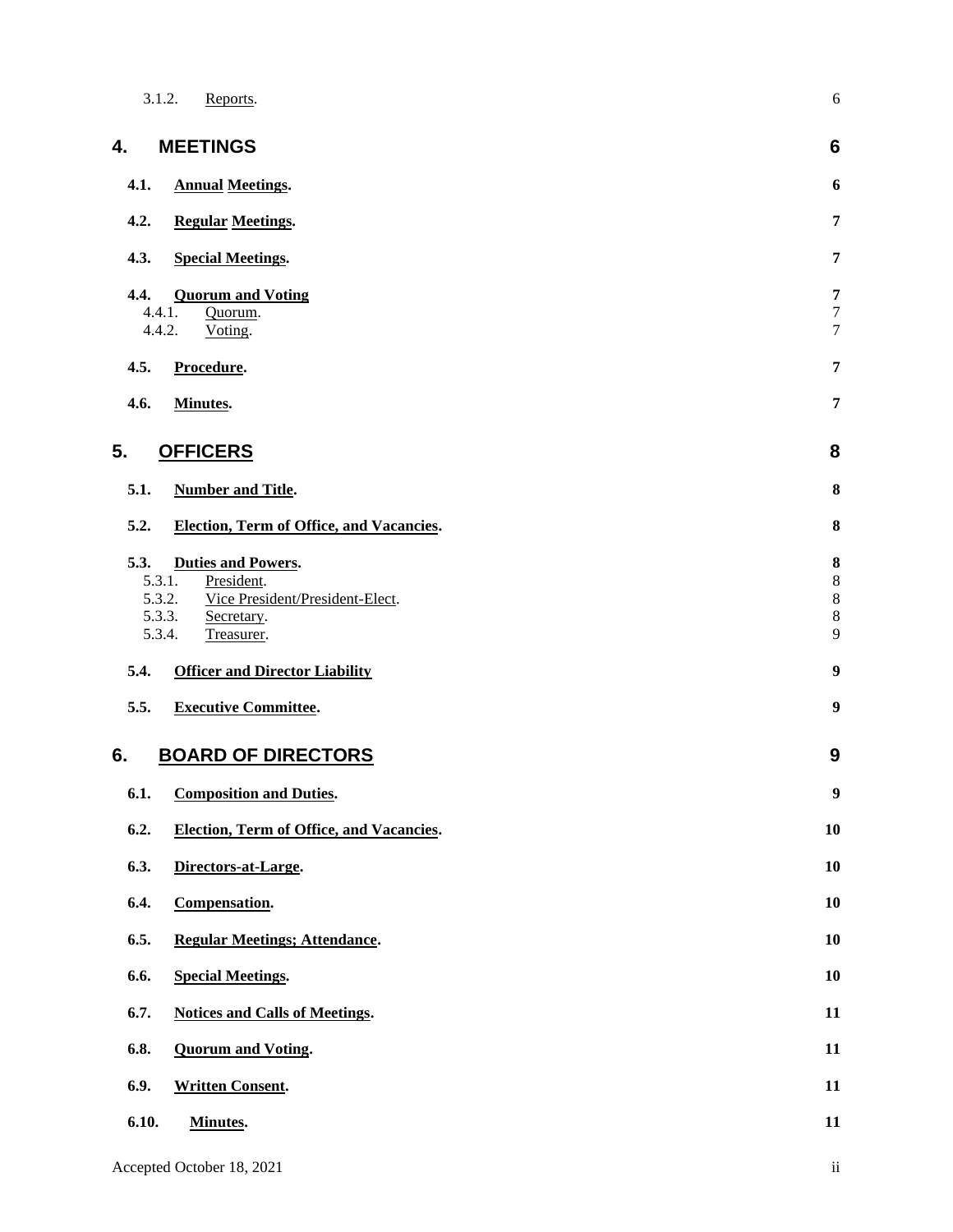| 6.11. | <b>Report to Assigned Members.</b>                                                                                                                                                                                                                                             | 11                         |
|-------|--------------------------------------------------------------------------------------------------------------------------------------------------------------------------------------------------------------------------------------------------------------------------------|----------------------------|
| 6.12. | Custodianship.                                                                                                                                                                                                                                                                 | 11                         |
| 6.13. | Awards.                                                                                                                                                                                                                                                                        | 12                         |
| 7.    | ELECTION OF OFFICERS AND MEMBERS-AT-LARGE                                                                                                                                                                                                                                      | 12                         |
| 7.1.  | Nominations.                                                                                                                                                                                                                                                                   | 12                         |
| 7.2.  | <b>Election Results.</b>                                                                                                                                                                                                                                                       | 12                         |
| 7.3.  | Tie Votes.                                                                                                                                                                                                                                                                     | 12                         |
| 8.    | <b>COMMITTEES</b>                                                                                                                                                                                                                                                              | 12                         |
| 8.1.  | Committees.                                                                                                                                                                                                                                                                    | 12                         |
| 9.    | DUES, FEES, ASSESSMENTS, AND FINANCES                                                                                                                                                                                                                                          | 12                         |
| 9.1.  | <b>Annual Dues</b><br>9.1.1.<br>Amount.<br>9.1.2.<br>Period.<br>Individual Exemption.<br>9.1.3.<br><b>Individual Remission.</b><br>9.1.4.                                                                                                                                      | 12<br>12<br>12<br>13<br>13 |
| 9.2.  | Assessments.                                                                                                                                                                                                                                                                   | 13                         |
| 9.3.  | <b>Default of Annual Dues and Assessments</b><br>9.3.1.<br>Notice.<br>9.3.2.<br>Termination.<br>9.3.3.<br>Reinstatement.                                                                                                                                                       | 13<br>13<br>13<br>13       |
| 9.4.  | <b>Finances</b><br>9.4.1.<br>Fiscal Year.<br>9.4.2.<br>Budgets and Appropriations.<br>9.4.3.<br>Audits.<br>An audit of the financial records by a certified public accountant employed by the Board of Directors shall be<br>held intervals in accordance with current policy. | 13<br>13<br>13<br>14<br>14 |
| 10.   | <b>ACQUISITION OF PROPERTY; INSTITUTE PROPERTY INTERESTS</b>                                                                                                                                                                                                                   | 14                         |
| 10.1. | <b>Acquisition of Property.</b>                                                                                                                                                                                                                                                | 14                         |
| 10.2. | <b>Institute Property Interests.</b>                                                                                                                                                                                                                                           | 14                         |
| 11.   | <b>GENERAL PROVISIONS</b>                                                                                                                                                                                                                                                      | 14                         |
| 11.1. | <b>Records Open to Members.</b>                                                                                                                                                                                                                                                | 14                         |
| 11.2. | <b>Liability, Indemnification, and Insurance</b><br>11.2.1.<br>Liability.                                                                                                                                                                                                      | 14<br>14                   |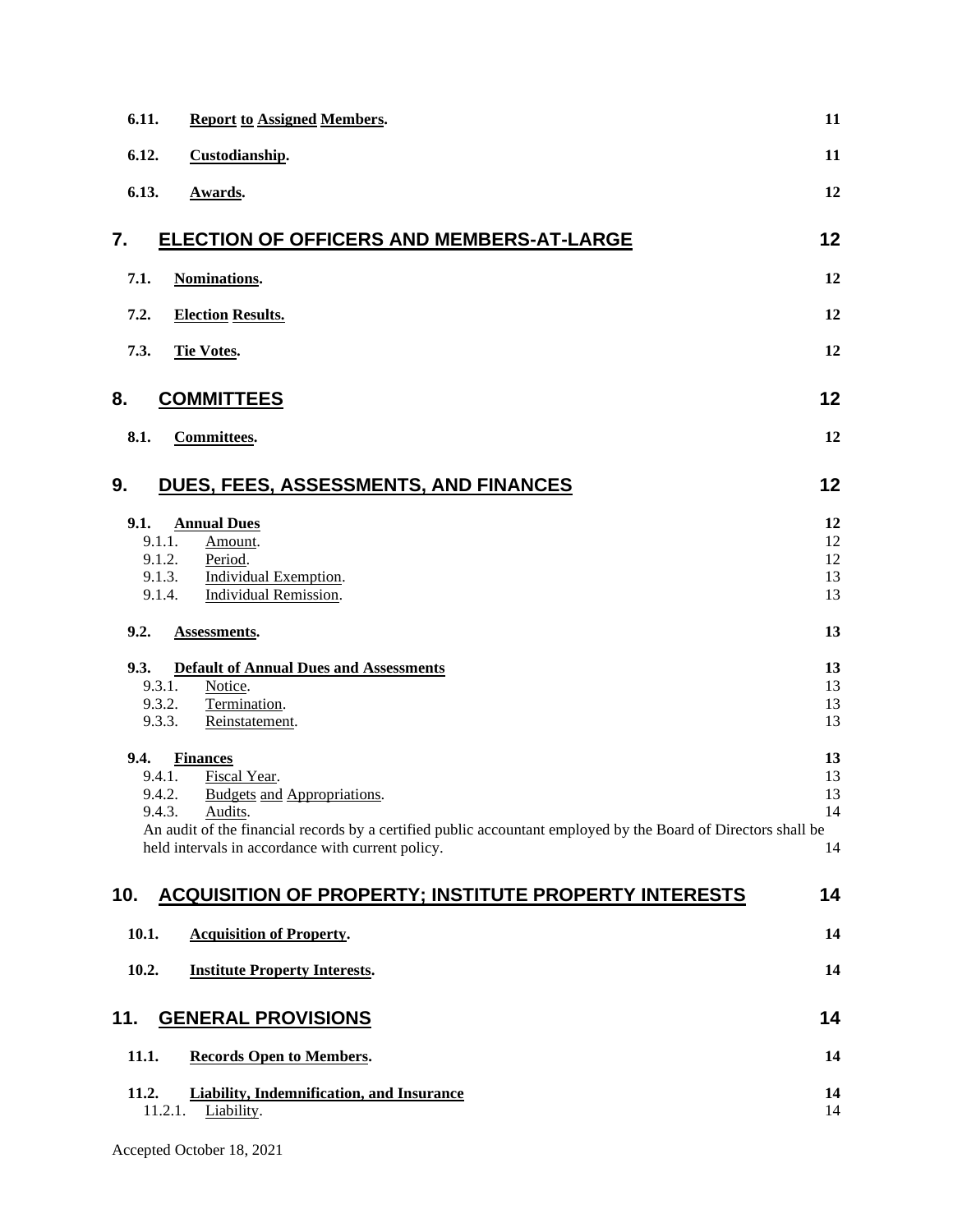| 11.2.3. | Indemnification.                                                     | 14        |
|---------|----------------------------------------------------------------------|-----------|
|         | Insurance.                                                           | 15        |
| 11.3.   | <b>Amendments</b>                                                    | 15        |
| 11.3.1. | Notice of Proposed Amendments.                                       | 15        |
| 11.3.2. | Amendments to Bylaws.                                                | 15        |
| 11.3.3. | Amendments to Certificate of Incorporation.                          | 16        |
| 12.     | <b>ADMINISTRATIVE AND EXECUTIVE</b>                                  | 16        |
| 12.1.   | Office.                                                              | <b>16</b> |
| 12.2.   | <b>Executive Director.</b>                                           | 16        |
| 12.2.1. | <b>Executive Officer.</b>                                            | 16        |
|         | 12.2.2. Duties of Executive Director                                 | 16        |
| 12.2.3. | Staff of the Component Office.                                       | 17        |
|         | <b>PROFESSIONAL CONDUCT AND DISCIPLINE</b>                           |           |
| 13.     |                                                                      | 17        |
| 13.1.   | <b>Code of Ethics and Professional Conduct</b>                       | 17        |
| 13.1.1. | Applicability of Institute Code.                                     | 17        |
| 13.1.2. | Interpretations.                                                     | 17        |
| 13.1.3. | Advisory Opinions.                                                   | 17        |
| 13.2.   | <b>Action on Complaints of Unprofessional Conduct by Members</b>     | 17        |
| 13.2.1. | Formal Action Prohibited.                                            | 17        |
| 13.2.2. | Ethics Committee.                                                    | 17        |
| 13.2.3. | Informal Settlement Prior to Filing of Complaint with the Institute. | 18        |
| 13.2.4. | Confidentiality.                                                     | 18        |
| 13.3.   | <b>Component Participation in Disciplinary Proceedings</b>           | 18        |
| 13.3.1. | Authority of the Board of Directors.                                 | 18        |
| 13.3.2. | Confidentiality.                                                     | 18        |
| 13.3.3. | Notice of Institute Discipline.                                      | 18        |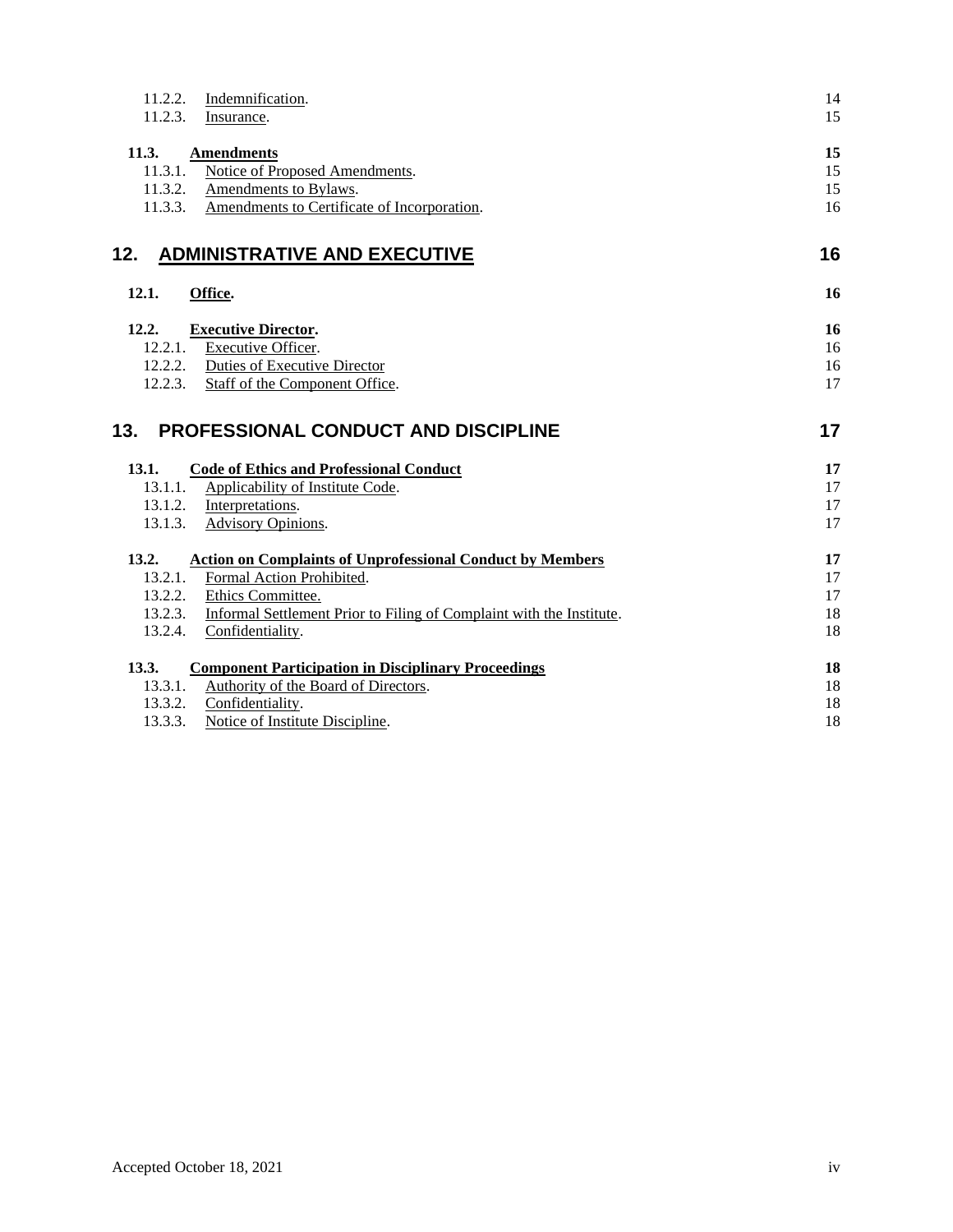## BYLAWS OF AIA CONNECTICUT INC.

## **1. Organization, Compositions, & General Powers**

#### 1.1. Name

1.1.1. This Component.

The name of this organization is the American Institute of Architects, Connecticut, Inc. or AIA CONNECTICUT Inc.

#### 1.1.2. Related Institute Organizations.

In these Bylaws the above-named state Component is referred to as "this Component"; The American Institute of Architects as the "Institute"; and the American Institute of Architects Board of Directors as the "Institute Board."

#### 1.2. Objects and Powers

1.2.1. Objects.

The objects of this Component shall be to promote and forward the objects of the American Institute of Architects within the territory of this Component.

1.2.2. Powers.

The powers of this Component shall be as provided in the laws of the State of Connecticut, the Certificate of Incorporation, the Institute Bylaws, and these Bylaws.

## 1.3. Organization.

This Component is a non-profit membership corporation duly incorporated on the 23rd day of October 1986, under and by virtue of the provisions of the Nonstock Corporation Act of the State of Connecticut. This Component is a "business league" as defined in the Internal Revenue Code of 1954 as amended, section 501(c)(6).

## 1.4. Territory.

The territory of this Component is the State of Connecticut.

## **2. Membership**

## 2.1. General Provisions

Limiting Membership Rights. This Component shall not limit the rights or privileges of any category of membership as set forth in the Institute Bylaws.

2.1.1. Categories of Members.

This Component shall have two categories of voting members, Architect members and Associates members. Both categories are to be known as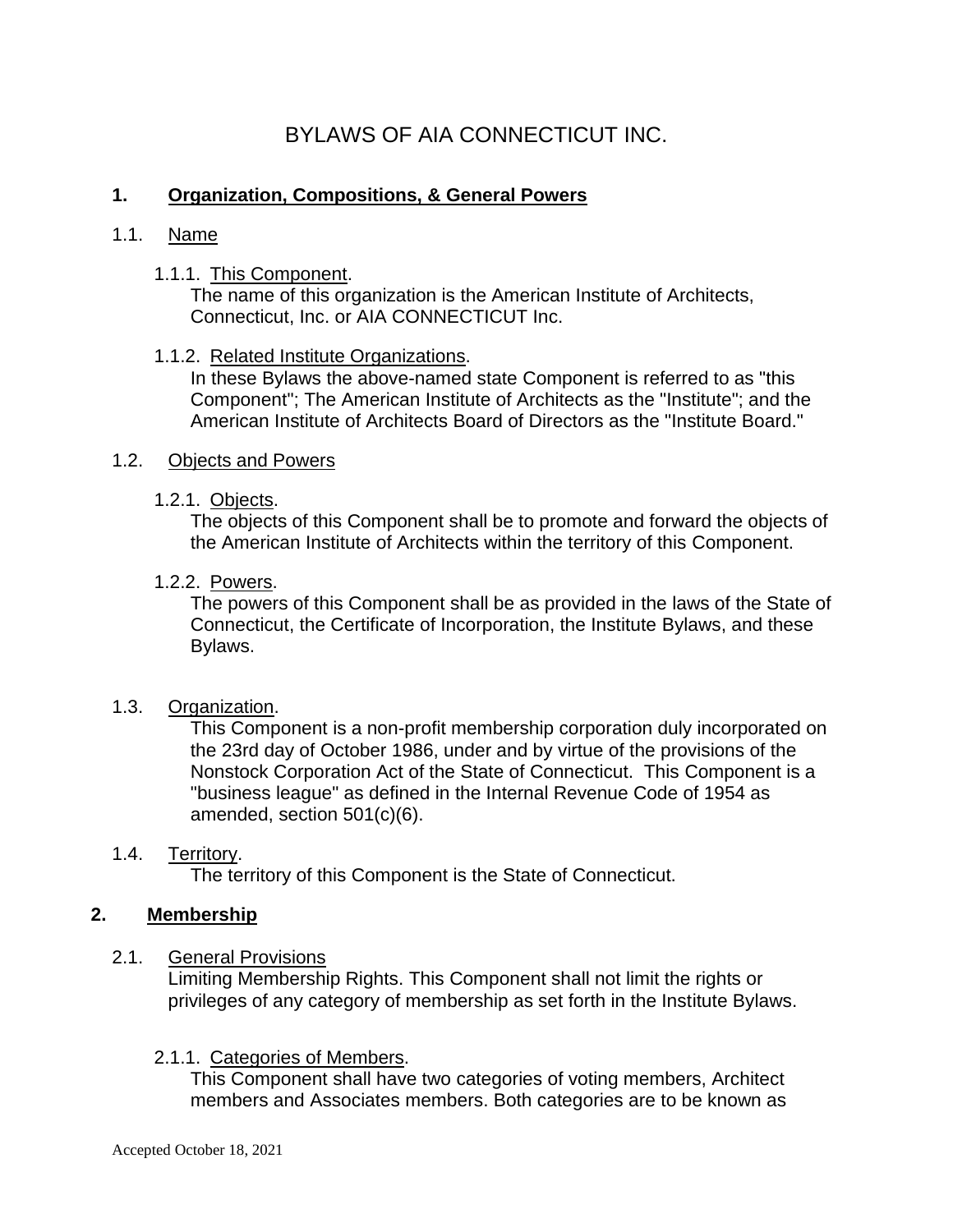"assigned members." In addition, this Component shall have four categories of non-voting affiliates, to be known as "unassigned members": "Allied members," "student members," and "honorary members." The definitions, voting rights, and all other benefits to which those included within each category shall be entitled, are set forth below. For purposes of simplicity, assigned members and all four categories of affiliates shall be collectively referred to as "Members" in these Bylaws.

2.1.2. Qualifications.

This Component shall not establish a category of members, or qualifications in addition to, or which vary from, the Institute's provisions for membership.

2.1.3. Non-Resident Status.

Non-resident status shall be provided for members who apply for such status because of their intended absence from the United States for at least eighteen consecutive months. Non-resident members shall have the same rights and privileges as other members in the same category, except that this Component may lower dues and/or assessments for such Members as provided in Article 9.

## 2.1.4. Enrollment of Members.

Every Member assigned this Component shall be duly notified to that effect by the Institute and this Component and shall be enrolled by the Secretary of the Institute as a Member of this Component without requiring payment of an admission fee.

## 2.1.5. Annual Dues and Assessments.

Every member of this Component shall pay the fixed annual dues and assessments of this Component as determined in Article 9.

## 2.1.6. Suspension of Interests, Rights, and Privileges; Good Standing.

A member is not in good standing in this Component and shall be under suspension if and while the member has been suspended by the Institute for unprofessional conduct, or if and while the member is in default of dues or other obligations to either this Component or the Institute as defined in section 9.3 of these Bylaws. Immediately upon the suspension of membership, the member's rights in this Component and the Institute are withdrawn until the member is restored to good standing, except that periodical publications and other regular mailings may be continued if dues are paid.

## 2.2. Assigned Members

2.2.1. General.

The qualifications, rights and privileges of assigned members shall be as provided in the Institute Bylaws.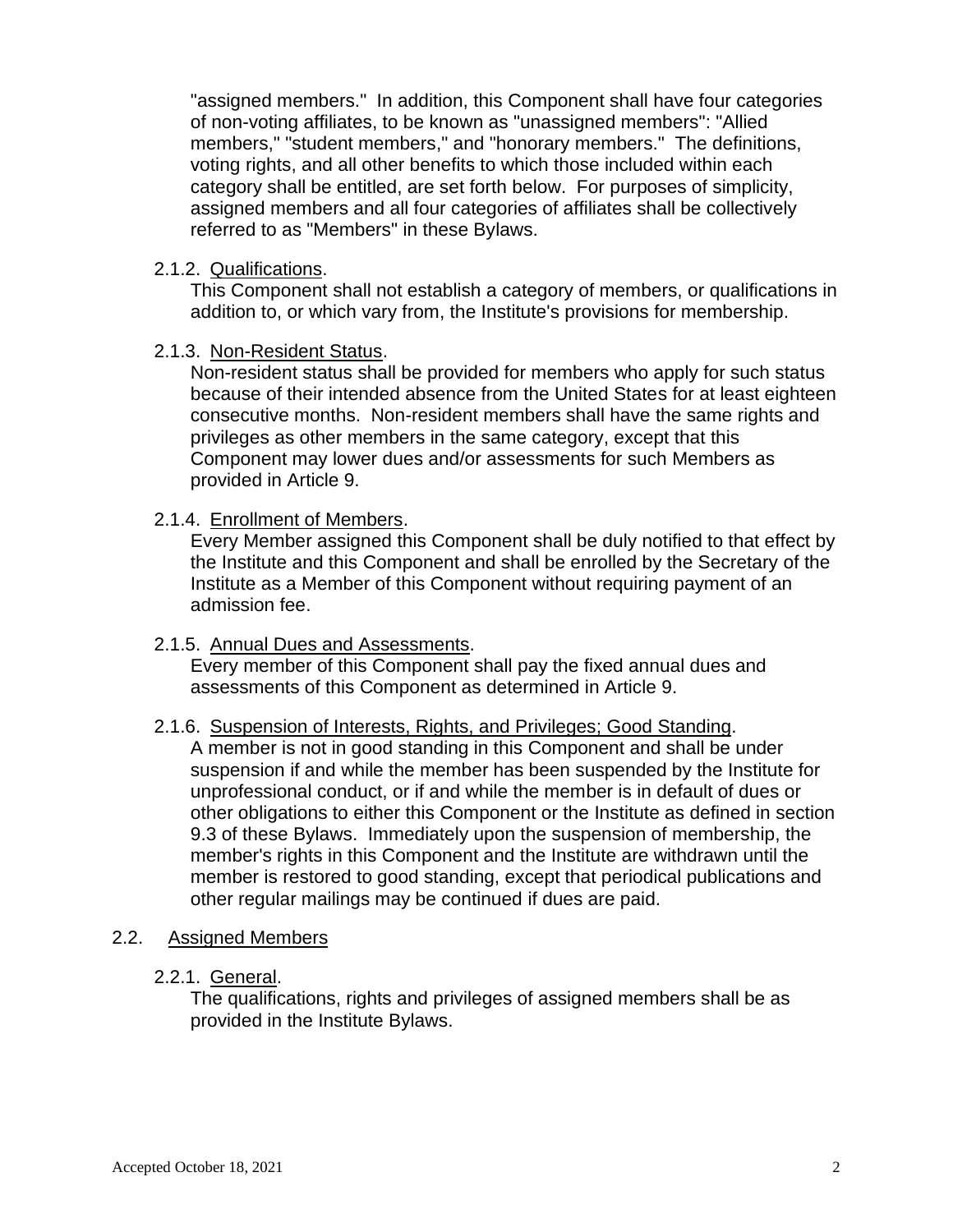#### 2.2.2. Transfers.

The Component's Board of Directors shall not delay or impede the transfer of any assigned member of this Component in good standing who has applied for admission to another Component of the Institute.

#### 2.2.3. Termination.

Each assigned member of this Component shall remain a member of it until such membership in the Institute is terminated or is reassigned by the Institute to another Component.

#### 2.2.4. Limitations on Voting Eligibility.

Only assigned members in good standing may vote on the following matters:

- .1 Amendments to the Certificate of Incorporation and these Bylaws.
- .2 Matters so designated elsewhere in these Bylaws.

.3 Elections of Component officers and directors, Strategic Council and delegates to the meetings of the Institute and the State Organization.

- .4 Instructions to delegates.
- .5 Any matters relating to membership.

.6 Component dues and assessments of assigned members, except that voting on dues and assessments for Institute members shall be limited to Institute members.

.7 Other matters relating to the government, meeting, affiliations, budget, and finances of the Institute and this Component.

.8 All other matters so ruled by the Chair, such rulings being reversible only by a two-thirds (2/3) vote of the assigned members present and voting at the meeting.

## 2.3. Unassigned Members

2.3.1. Admission.

The Board of Directors, without action by the Institute, shall admit to participating, allied, or reciprocal membership in this Component any Institute member assigned to another Component, provided that such member applies in writing directly to the Board of Directors for such membership in the manner described by the Board.

#### 2.3.2. Rights and Privileges.

An unassigned member shall be subject to all regulations of, and shall have all rights in, this Component as an assigned member, except that an unassigned member shall not hold any office or directorship in this Component, vote at any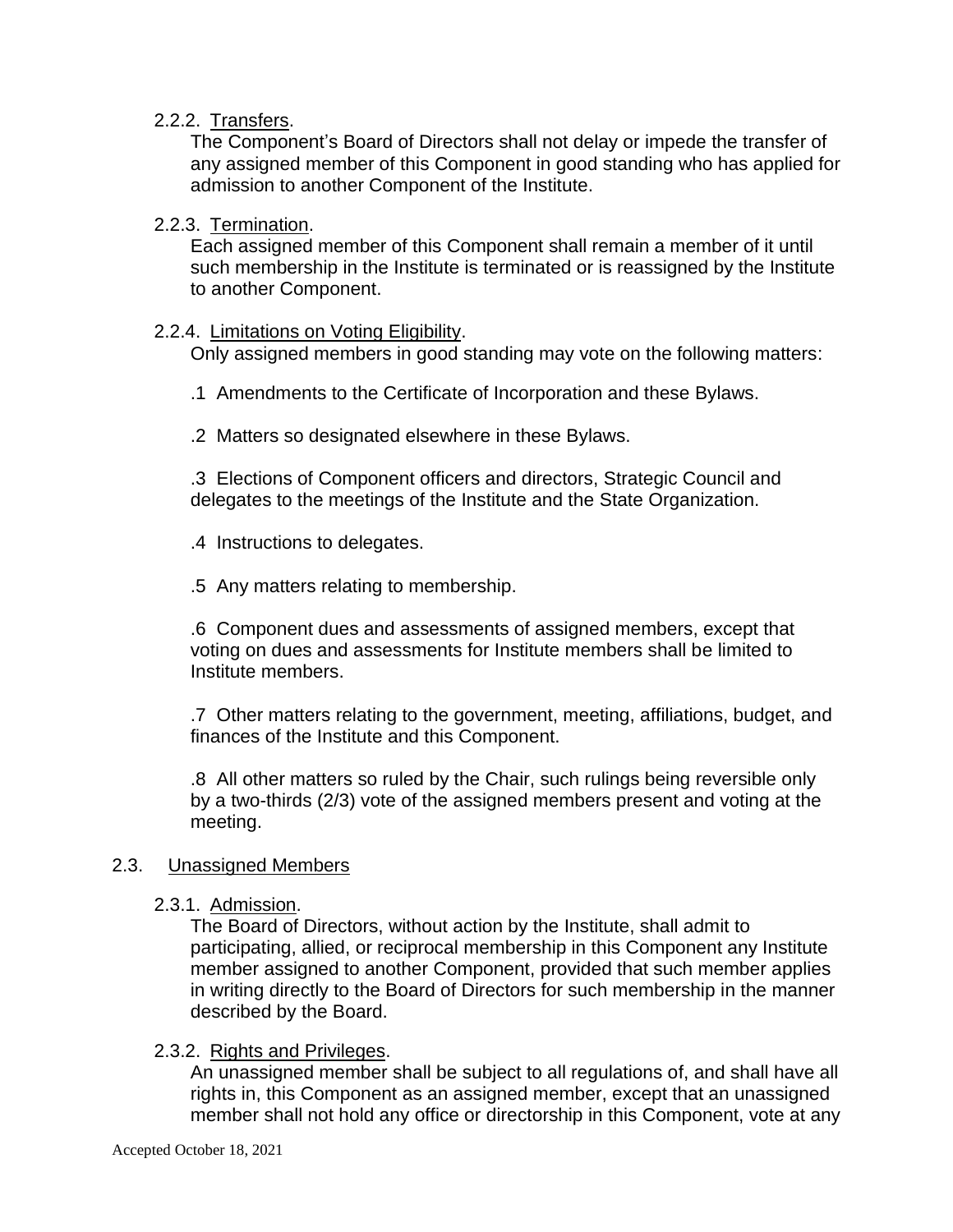of its meetings on matters described in section 2.2.8, nor represent its members as a delegate or otherwise at any meeting of the Institute.

#### 2.4. Allied Members

2.4.1. Admission and Fees.

Every application for admission to allied status in this Component shall be made to, and shall be promptly acted upon by, the Board of Directors. Every applicant for allied status shall pay an admission fee as provided in Article 9 of these Bylaws.

## 2.4.2. Definition.

Allied members are Individuals who are not otherwise eligible for membership in the Institute. Allied members may include engineers, planners, landscape architects, interior designers, sculptors, muralists, and other artists, professionals in government, education, industry, research and journalism, and/or others who this Component believes will provide a meaningful contribution by virtue of their employment or profession and who are not otherwise eligible for Institute membership.

#### 2.4.3. Rights and Privileges.

Allied members in good standing:

.1 May serve as a member of any committee of this Component that neither performs any duty of the Board of Directors nor is involved with formal or informal charges of unprofessional conduct.

.2 May attend and speak but may not make motions nor vote at any meeting of this Component.

.3 Shall not be eligible to serve as an officer or director or to chair a committee of this Component , except that an Allied member may serve as chair of the Allied Advisory Committee.

.4 May not use the initials "AIA" nor the phrase "The American Institute of Architects" alone or otherwise, nor the seal, symbol, or insignia of this Component or the Institute, but may use AIA Connecticut Allied Member which title shall not be changed by further abbreviation, amplification, or otherwise, nor shall the words "Student Member" be printed in smaller size type than the remainder of the title; may not use the initials "AIA" nor the phrase "The American Institute of Architects" alone or otherwise except as prescribed above, nor the seal, symbol, or insignia of this Component or the Institute.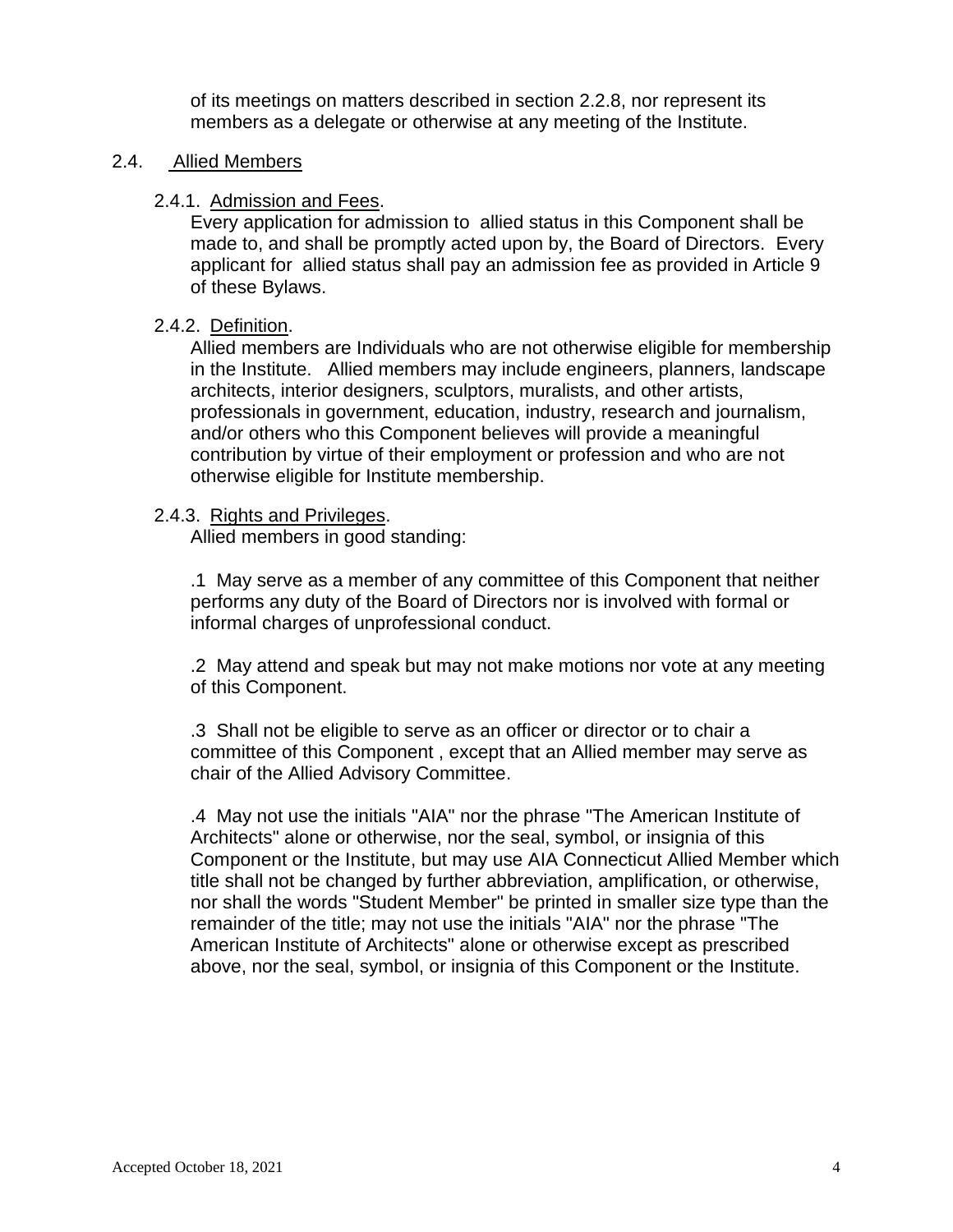#### 2.5. Student Members

#### 2.5.1. Qualifications.

Student members shall be undergraduate or post-graduate students of architectural schools, technical schools, or secondary schools within the territory of this Component.

#### 2.5.2. Rights and Privileges.

The rights and privileges of student members shall be the same as those of Associate members, except that a student member shall not hold any office or directorship, vote at any Component meetings on matters described in section 2.2.8, nor represent Component Members as a delegate or otherwise at any Meeting of the Institute. A student member may use the title "AIA/Connecticut Student Member" which title shall not be changed by further abbreviation, amplification, or otherwise, nor shall the words "Student Member" be printed in smaller size type than the remainder of the title; may not use the initials "AIA" nor the phrase "The American Institute of Architects" alone or otherwise except as prescribed above, nor the seal, symbol, or insignia of this Component or the Institute.

#### 2.6. Honorary Members

#### 2.6.1. Qualifications.

A person of esteemed character who is not eligible for membership in the Institute or this Component but who has rendered distinguished service to the profession of architecture or to the arts and sciences allied therewith within the territory of this Component, may be admitted to honorary membership.

#### 2.6.2. Nomination and Admission.

A person eligible for honorary membership may be nominated by any member of the Board of Directors. The nomination must be in writing over the signature of the nominator and include the name of the nominee, biography, a history of attainments, qualifications for the honor and the reasons for the nomination. After the nomination of a person for honorary membership, the Board of Directors, at any of its regular meetings, may admit such person as an honorary member.

#### 2.6.3. Rights and Privileges.

An honorary member of this Component:

.1 Shall not pay any admission fee or annual dues to this Component, nor be subject to any assessment levied by it, nor have any interest in its property or liabilities.

.2 May attend, and on the invitation of the presiding officer, may speak and take part of the discussions, but may not make motions nor vote at any meeting of this Component.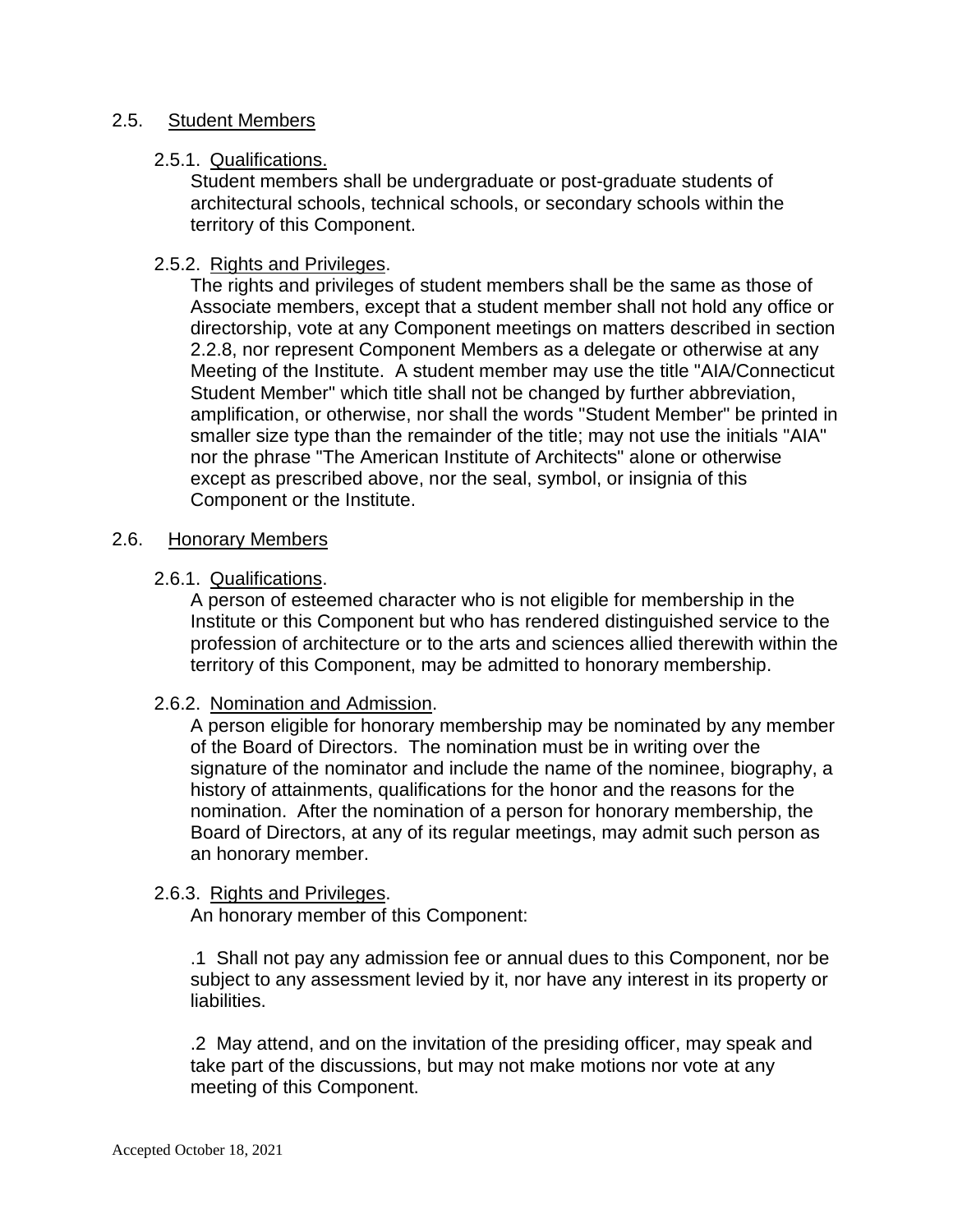.3 Shall not be eligible to serve as an officer or director or to chair a committee of this Component, nor serve on any of its committees except as advisor.

.4 May only use the title "Honorary AIA (if an Honorary Member of the Institute) or Honorary AIA/Connecticut (if an Honorary Member of AIA/Connecticut)" which title shall not be changed by further abbreviation, amplification, or otherwise, nor shall the words "Honorary Member" be printed in smaller size type than the remainder of the title; may not use the initials "AIA" nor the phrase "The American Institute of Architects" alone or otherwise except as prescribed above, nor the seal, symbol, or insignia of this Component or the Institute.

## **3. Component Representation in Institute Organizations**

## 3.1. The Institute

## 3.1.1. Representation.

This Component and its Members shall be represented at meetings of the Institute as provided in the Institute Bylaws.

## 3.1.2. Reports.

The Secretary, or the Executive Director, shall furnish the Institute with such reports as may be required from time to time; shall, at least annually, furnish the Institute Secretary with the names and addresses of all officers and assigned members of this Component required to keep the Institutes records up-to-date and complete; and shall periodically report all resignations, requests for transfer, or default of its assigned members.

## **4. Meetings**

## 4.1. Annual Meetings.

The annual meeting of the assigned members shall be held during the fall of each year. Written notice stating the place, date, and hour of such meeting shall be given to each assigned member not more than 50 nor less than 10 days before the meeting. Any matter relating to the affairs of the Component may be raised by an Assigned Member in good standing for action at an annual meeting. The election of the officers, directors, representatives to the Component, shall take place at an annual meeting. A statement in the written notice of the annual meeting is required for valid action to be taken at the meeting on the following matters:

- (a) the election of officers and directors subject to the provisions of Section 5.2 of these Bylaws,
- (b) adoption, amendment, or repeal of any bylaw; and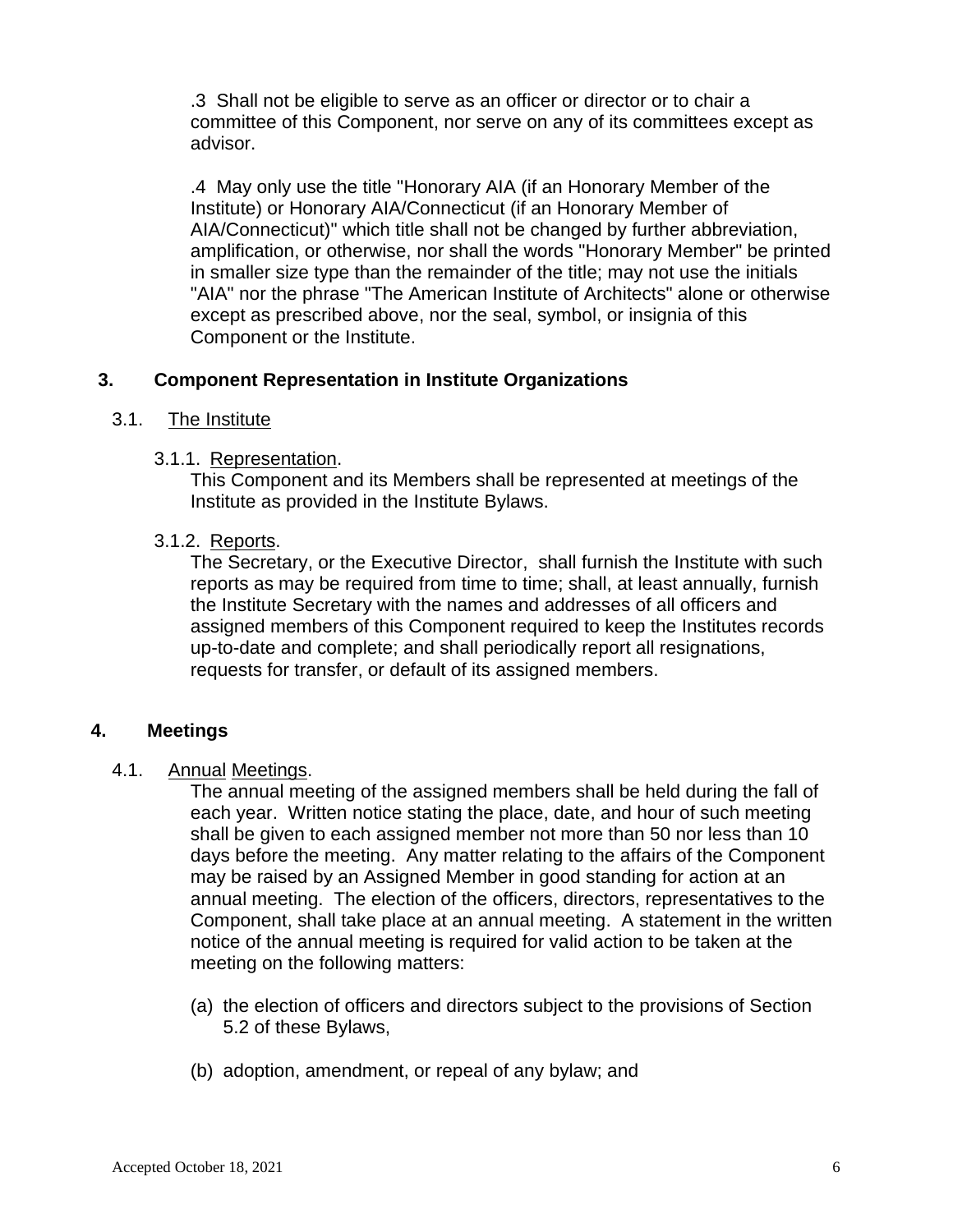(c) action on any matter which is expressly required to be voted on by members under the Connecticut Nonstock Corporation Act.

#### 4.2. Regular Meetings.

This Component shall hold regular meetings on dates approved by the Component Board of Directors.

## 4.3. Special Meetings.

Special meetings of the Assigned members may be called by a regular meeting of this Component, by the Board of Directors, or by a written petition to the Board of Directors signed by not less than 10 percent of the total number of Assigned members in good standing entitled to vote. No special meetings shall be called without written notice, and such notice shall state the place, date, and hour of the meeting and the general purposes for which it is called, and no other business shall be transacted at the meeting. Such notice shall be given to each assigned member no more than 50 nor less than 10 days before the meeting.

## 4.4. Quorum and Voting

## 4.4.1. Quorum.

A quorum shall be necessary for the transaction of any business at a meeting of this Component. Seven percent (7%) of the total number of the Assigned members of this Component shall constitute a quorum for a special meeting and five percent (5%) of the total number of Assigned members of this Component shall constitute a quorum for the Annual Meeting.

## 4.4.2. Voting.

Each Assigned member present shall be entitled to one vote. There shall be no cumulative voting for members of the Board of Directors and only proxies assigned to the Board shall be recognized. The act of a majority of the Assigned members present at any meeting and constituting a quorum shall be the act of the whole, except as otherwise provided by law or by these Bylaws.

Online voting shall be permitted for the election of Officers and Directors, for the adoption, amendment, or repeal of any bylaw, and for meetings of the Board of Directors.

## 4.5. Procedure.

The rules contained in Robert's Rules of Order shall govern the proceedings of all meetings of this Component except in such cases as are governed by these Bylaws.

## 4.6. Minutes.

Written minutes of every meeting of this Component, recording the matters before the meeting and every action taken thereat, shall be kept in the minute book of this Component. The minutes of each meeting shall be signed by the Secretary and approved at a subsequent meeting of this Component.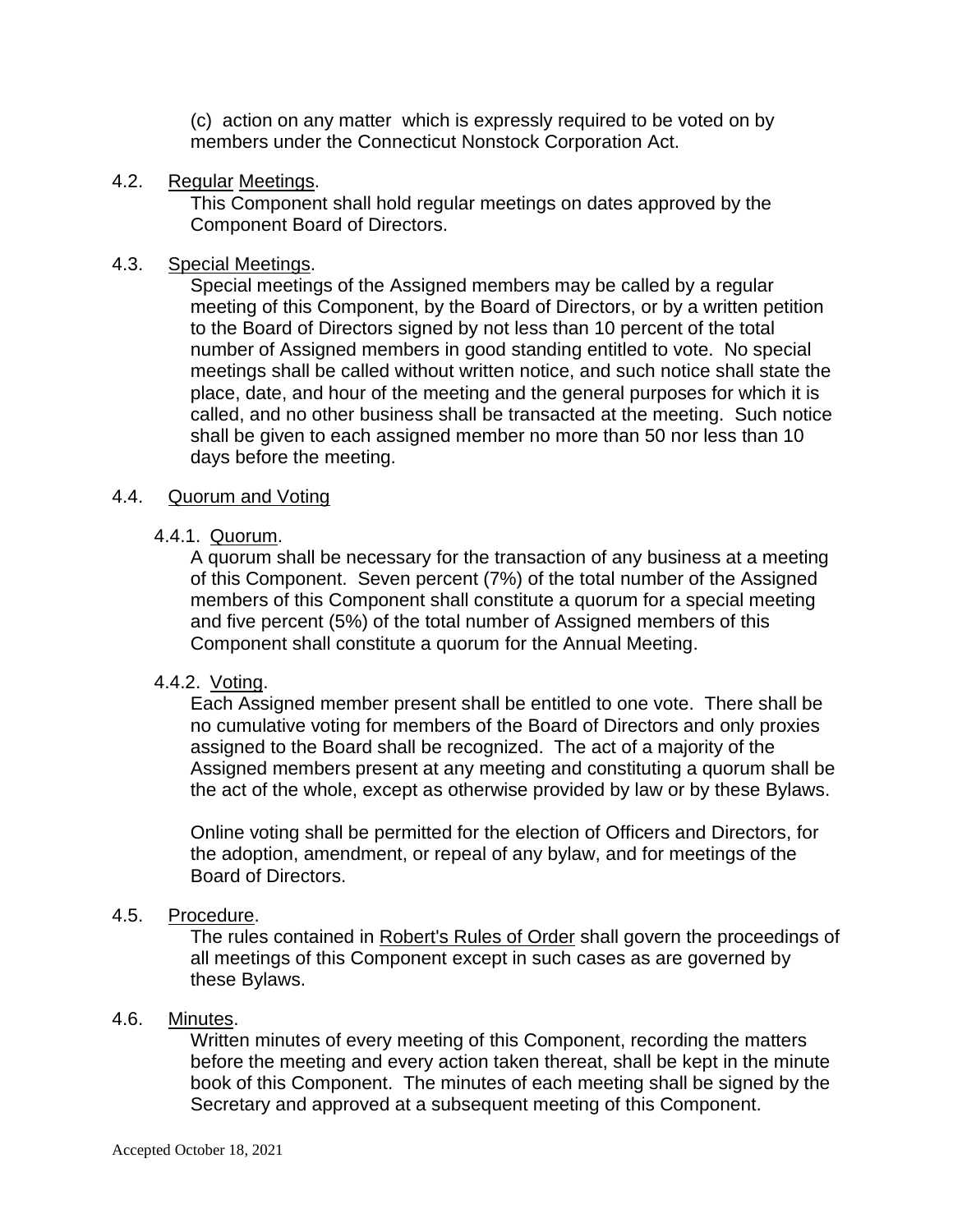## **5. Officers**

#### 5.1. Number and Title.

The officers of this Component shall be the President, Vice President/President-elect, Secretary, and Treasurer.

#### 5.2. Election, Term of Office, and Vacancies.

All officers of this Component except the President shall be elected at the annual meeting of the Assigned members of this Component for a term of one year each, and each officer shall hold office until their successor is duly elected and qualified. A vacancy, other than on account of regular expiration of a term of officer, shall be filled for the unexpired term of office by the Board of Directors.

#### 5.3. Duties and Powers.

The duties and powers of the officers shall be as follows:

#### 5.3.1. President.

The President shall exercise general supervision over the affairs of this Component, except such thereof as are placed by these Bylaws or by the Board of Directors under the administration and supervision of the Secretary or Treasurer; shall preside at the meetings of this Component and of the Board of Directors; and shall perform all other duties usual and incidental to the office. The President shall act as spokesperson of this Component and as its representative at meetings with other organizations and committees unless otherwise delegated by the Board of Directors. The President shall not obligate or commit this Component unless the obligation or commitment has been specifically authorized by the Board of Directors.

#### 5.3.2. Vice President/President-Elect.

In the absence of the President, or in the event of their inability, refusal, or failure to act, the Vice President/President-elect shall perform the duties of the President. When so acting, the Vice President/President-elect shall have all the powers of, and be subject to the restrictions upon, the President, and shall perform such other duties as are properly assigned by the Board of Directors or the President.

#### 5.3.3. Secretary.

The Secretary shall act as the recording and corresponding secretary and as Secretary of meetings of this Component and of the Board of Directors; issue all notices of this Component in accordance with the provisions of these Bylaws or as required by law; keep at the principal office of this Component a written record of the members of this Component and their addresses; in collaboration with the President, have charge of all matters pertaining to the meetings of this Component; and shall perform all other duties usual and incidental to the office. The Secretary may delegate to the Executive Director of this Component the actual performance of any or all duties as recording or as corresponding secretary but shall not delegate the making of any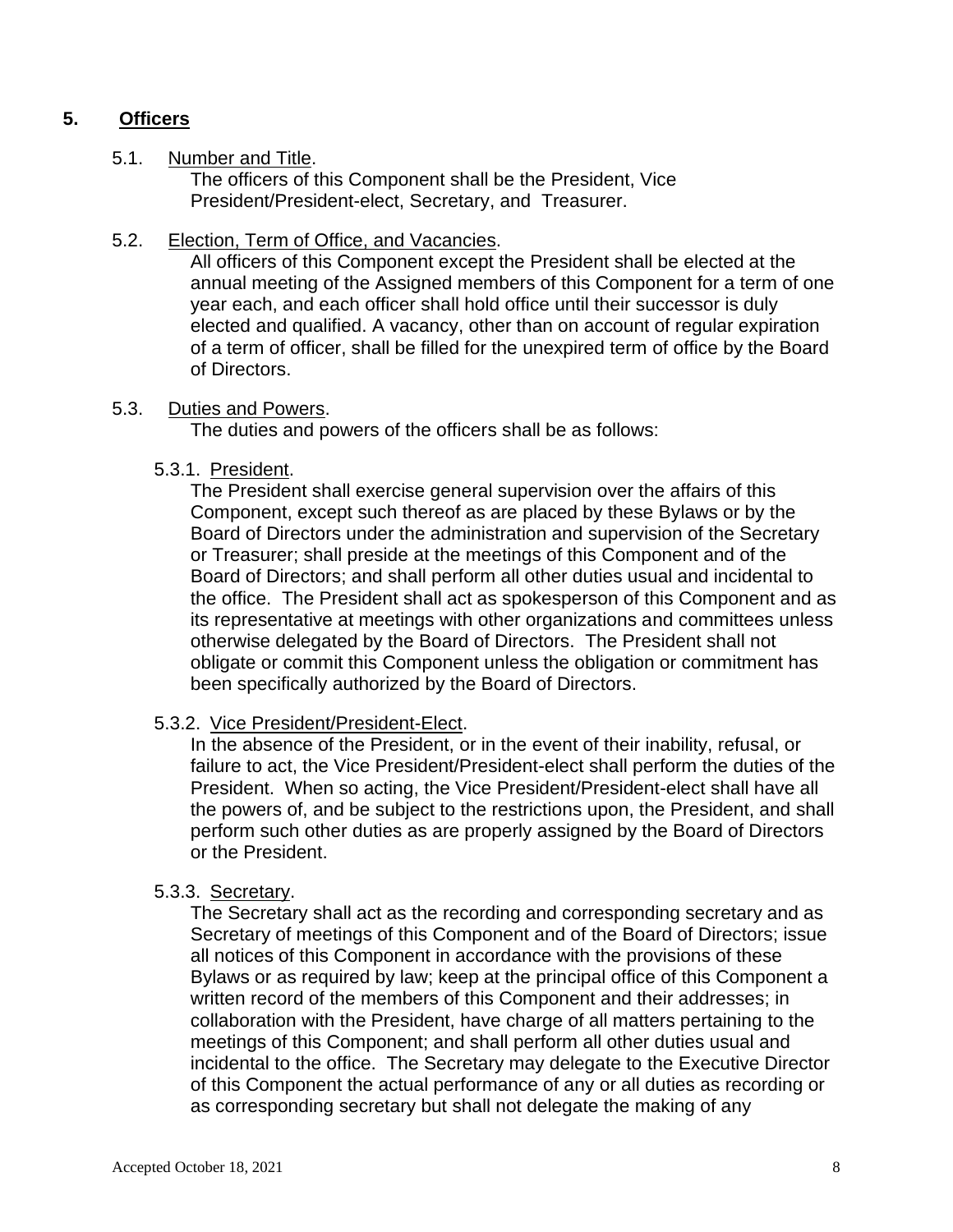attestation or certification required to be given by the Secretary, or the signing of any document requiring the signature of the Secretary.

## 5.3.4. Treasurer.

.1 Duties. The Treasurer shall have charge and shall exercise general supervision of the financial affairs; have signatory authority of its securities and of its instruments and papers involving finances and financial commitments; conduct the correspondence relating to the office; and shall perform all duties usual and incidental to the office.

.2 Reports. The Treasurer shall make a written report to this Component annually. Said report shall set forth the financial condition of this Component, and its income and expenditures for the period of the report and the Treasurer's recommendations on matters relating to the finances and general welfare of this Component.

.3 Delegation of Authority. The Treasurer shall not authorize any person to sign any order, statement, agreement, check, or other financial instrument of this Component that normally requires the signature of the Treasurer, unless such delegation is expressly permitted in these Bylaws. Except as provided above the Treasurer may delegate to an employee of this Component the actual performance of any other duties as Treasurer.

.4 Succession. When a new Treasurer takes office, the retiring Treasurer with assistance from the Executive Director shall take steps necessary to Ensure a smooth transition of signatory and fiduciary responsibilities.

## 5.4. Officer and Director Liability

Members of the Board of Directors shall not be personally liable for any loss of money or funds of this Component or for any decrease in the capital, surplus, income, or reserve of any fund or account resulting from any acts performed in good faith in conducting the usual business of the board.

## 5.5. Executive Committee.

The Executive Committee shall be composed of the Officers and Past President and shall review and act on issues, including major management decisions, that may arise between regularly scheduled Board of Directors' meetings.

## **6. Board of Directors**

## 6.1. Composition and Duties.

The Board of Directors shall be composed of the officers of this Component, the Past President, an Associate member appointed by the Board of Directors, and not less than three nor more than seven members-at-large (collectively the "Directors"). The Executive Director shall be an ex-officio member of the Board, without vote. The Board of Directors shall manage and control the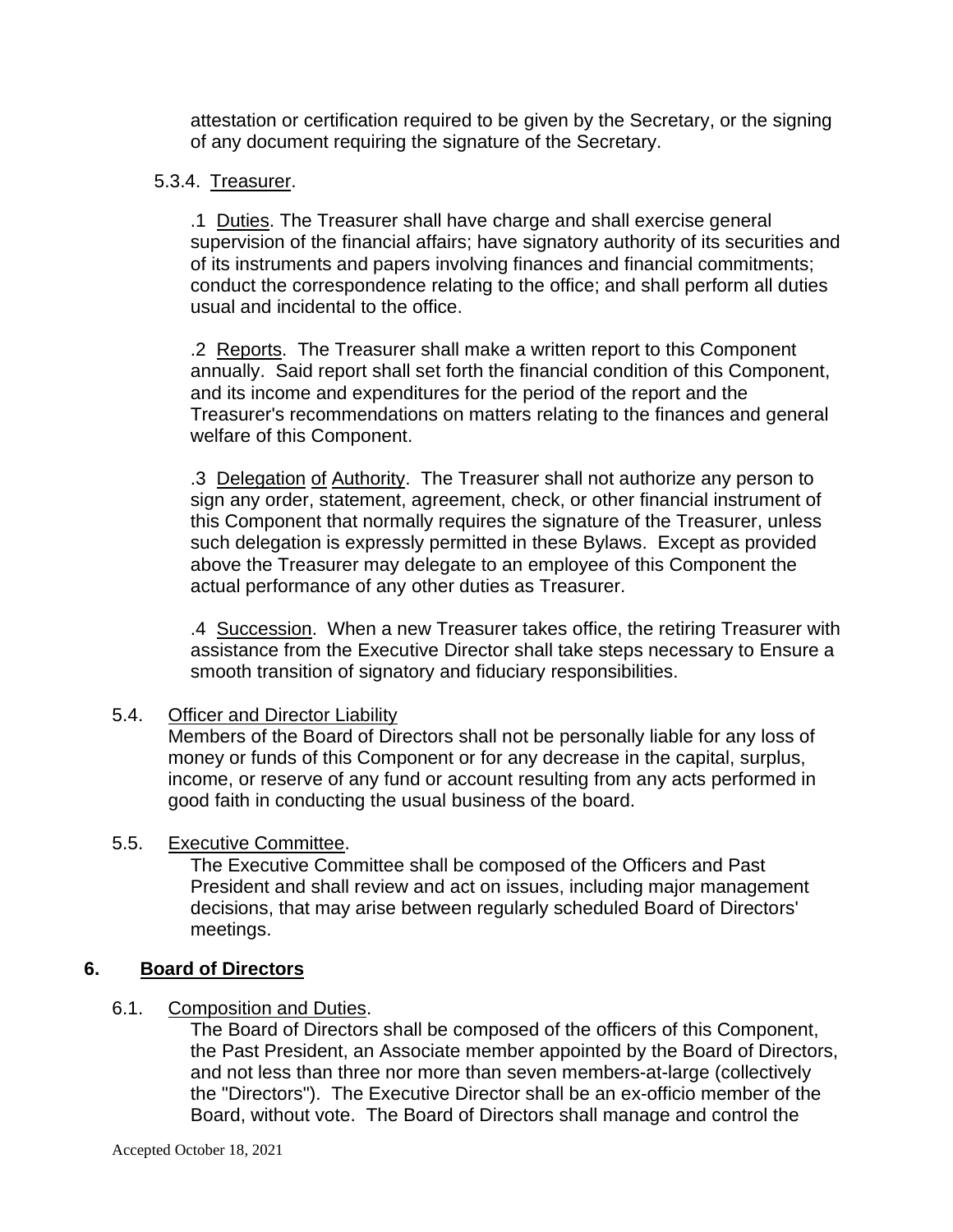business, property, and affairs of this Component within the limits of its corporation purposes as set forth in the Certificate of Incorporation, the Nonstock Corporation Act of Connecticut, and these Bylaws.

6.2. Election, Term of Office, and Vacancies.

The Directors shall be elected at the annual meeting of the Assigned members of this Component for a term of three years each. Directors may serve two (2) consecutive terms of three (3) years, totaling six (6) years The term of office of approximately one-third of the Directors shall expire at the end of each year. The Associate member shall serve a one-year term and shall be appointed annually. All Directors shall hold office until their successors are duly elected and qualified. Vacancies in the Board of Directors may be filled until the next annual meeting of the assigned members by vote of the remaining Directors. The Committee Chairs shall be appointed by the Vice President/Presidentelect for a term of one (1) year, which will be for the year that the Vice President/President-elect becomes President.

## 6.3. Directors-at-Large.

The President-elect may assign Directors-at-Large to Committees. The Directors-at-Large shall act as liaisons between the Committees and the Board of Directors.

#### 6.4. Compensation.

Members of the Board of Directors shall not receive any compensation for their services in such capacity but may be reimbursed by this Component for their reasonable expenses and disbursements on behalf of the Component.

#### 6.5. Regular Meetings; Attendance.

Regular meetings of the Board of Directors shall be held at such times and places as the Board of Directors by resolution shall determine. No additional notice need be given of regular meetings of the Board of Directors held at the time and on the day or date as the Board of Directors may have previously determined. Any member of the Board of Directors who has failed to attend the three (3) consecutive prior regular meetings of the Board of Directors and has not notified the President or Executive Director prior to each such meeting that he or she would not be present at the meeting may be removed as a director by vote of the Board of Directors at any meeting of the Board of Directors.

#### 6.6. Special Meetings.

A special meeting of the Board of Directors shall be held if requested in writing by a majority of the members of the Board of Directors, or at the call of the President. The Secretary shall issue a call and notice of each special meeting, stating the time, place, and purpose of the meeting and the business to be transacted thereat, and only the business stated in the call and notice shall be transacted at the special meeting.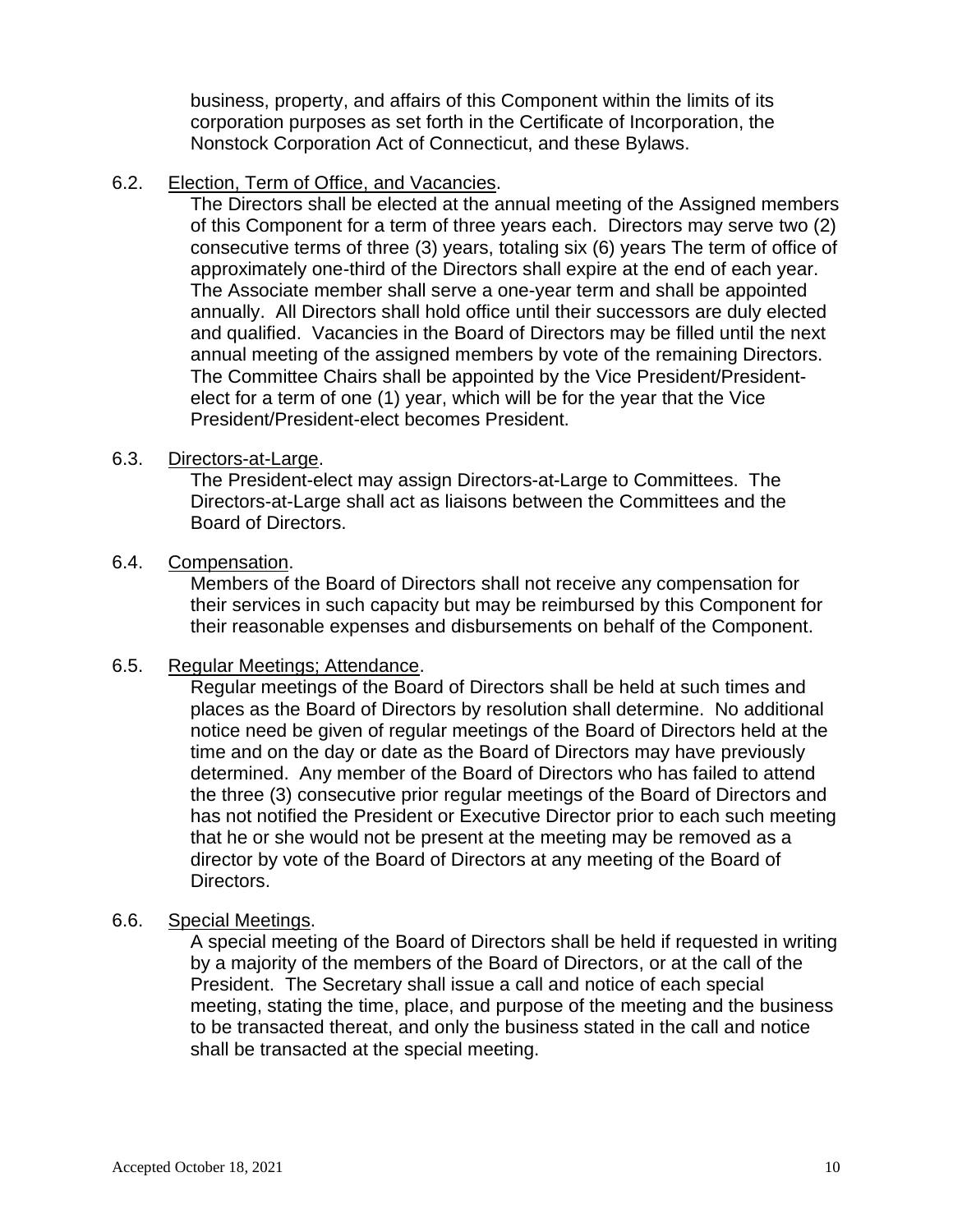## 6.7. Notices and Calls of Meetings.

Every call or notice of a regular meeting (to be held at a date or time other than that determined by the Board of Directors pursuant to section 6.5 of these Bylaws) or a special meeting of the Board of Directors shall be served not less than three (3) days before the day fixed for the meeting. Reasonable notice of each such meeting shall be given to each member of the Board of Directors by mail, telephone, or email. No notice of a Board of Directors meeting need be given to any member of the Board of Directors who attends such meeting in person or who waives such notice in writing executed and filed with the Secretary of this Component before such meeting.

## 6.8. Quorum and Voting.

A majority of the members of the Board of Directors at the time shall constitute a quorum, and the majority vote of such a quorum, defined as fifty percent (50%) plus one (1) of the Directors present, shall be the act of the whole Board of Directors, unless otherwise required by these Bylaws, the Nonstock Corporation Act of the State of Connecticut, or this Component's Certificate of Incorporation, provided that a majority of the members of the Board of Directors present at any meeting, if less than a quorum, may adjourn the same from time to time without notice until a quorum shall be present.

## 6.9. Written Consent.

If all the members of the Board of Directors severally or collectively consent in writing, or by email, to any action taken or to be taken by this Component, the action shall be as valid as though it had been authorized at a meeting of the Board of Directors and such written consent or consents shall be filed in the corporate minute book.

## 6.10. Minutes.

Written minutes of every meeting of the Board of Directors, recording the members in attendance, the matter before the meeting, and every action taken thereat, shall be recorded in the corporate minute book and for all matters except those considered in executive session posted on the Component website. The minutes of each meeting shall be signed by the Secretary.

## 6.11. Report to Assigned Members.

The Board of Directors shall render a full report to each annual meeting of this Component of the conditions, interests, activities, and accomplishments of this Component, making such recommendations with respect thereto as it deems proper.

## 6.12. Custodianship.

The Board of Directors shall be and act as the custodian of the properties and interests of this Component except those specifically placed by these Bylaws in the custody of or under the administration of the Treasurer. Within the appropriations made therefore, the Board of Directors shall do all things required and permitted by these Bylaws to forward the objects of this Component.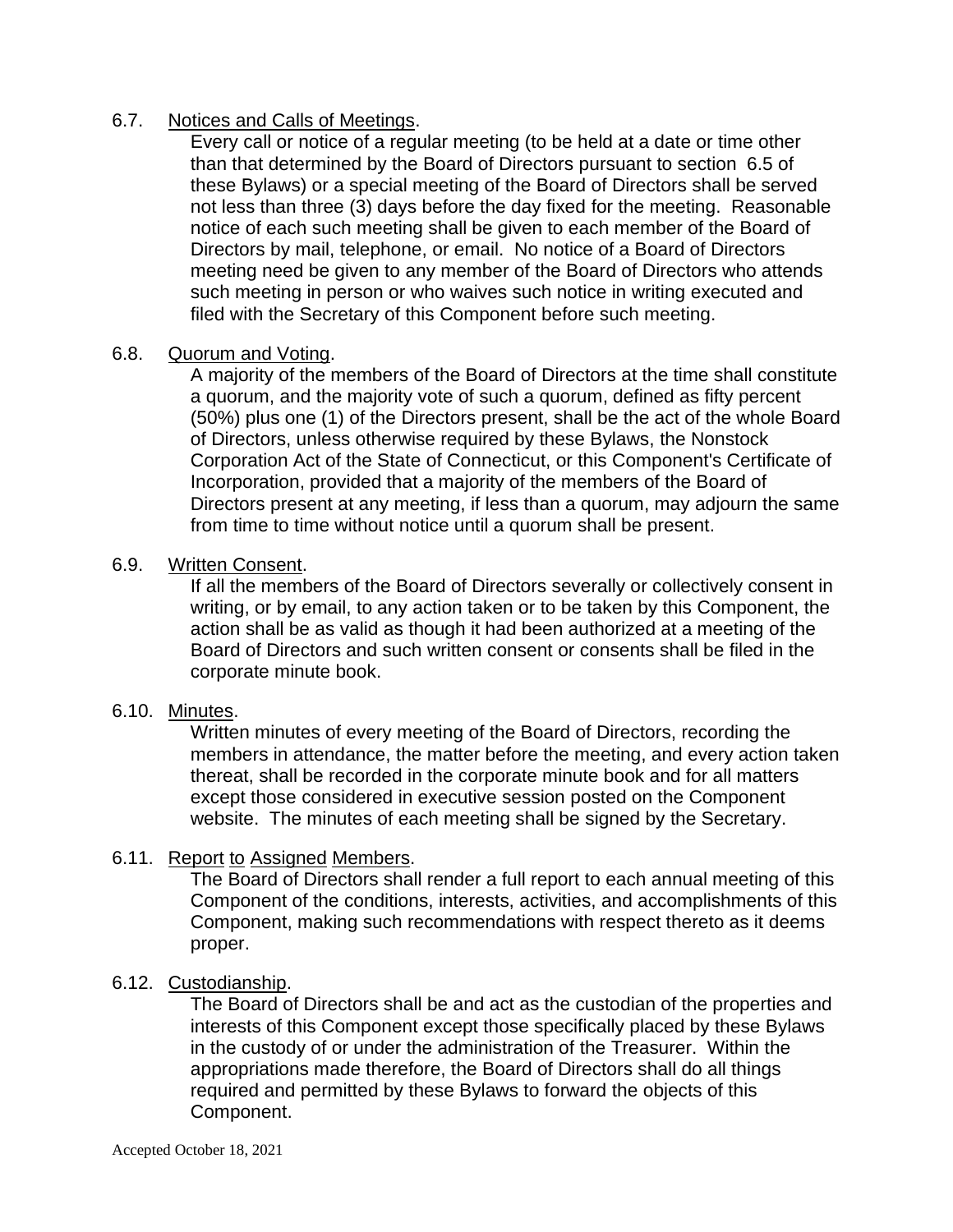## 6.13. Awards.

As funds or other means become available, the Board of Directors may make awards to persons, firms, corporations, or associations for meritorious work in their respective fields within the territory of this Component.

## **7. Election of Officers and Members-at-Large**

## 7.1. Nominations.

At a meeting of the Board of Directors held at a designated time least three months prior to the annual meeting, a Nominating Committee shall be formed by the Board of Directors in accordance with current Component policy.

## 7.2. Election Results.

The President shall announce to the meeting the results of all balloting and shall declare all elections. The nominee for a position of the members-at-large who receives a majority of the ballots cast for such position shall be elected thereto.

## 7.3. Tie Votes.

In the event of a tie vote, a run-off election shall take place and the list of nominees for each position of members-at-large in question shall be restricted to those involved in the tie. The nominee receiving the majority vote in the run-off election shall be elected to the office.

## **8. Committees**

## 8.1. Committees.

There shall be such committees of this Component which shall have such powers as the Board of Directors may from time to time determine. The President-elect shall appoint the chair, or chairs, of each such committee pursuant to section 6.2 or as the President-elect may from time to time deem advisable. No Chair shall serve for a period of longer than three consecutive years. The President and Executive Director shall be ex-officio members of all such committees.

## **9. Dues, Fees, Assessments, and Finances**

## 9.1. Annual Dues

## 9.1.1. Amount.

The Board of Directors may fix, before the end of any fiscal year, the annual dues to be paid by each category of Member for the immediately succeeding fiscal year and the amount of admission fees required of Allied members.

## 9.1.2. Period.

Dues shall be due and payable to this Component in accordance with the guidelines of the Institute.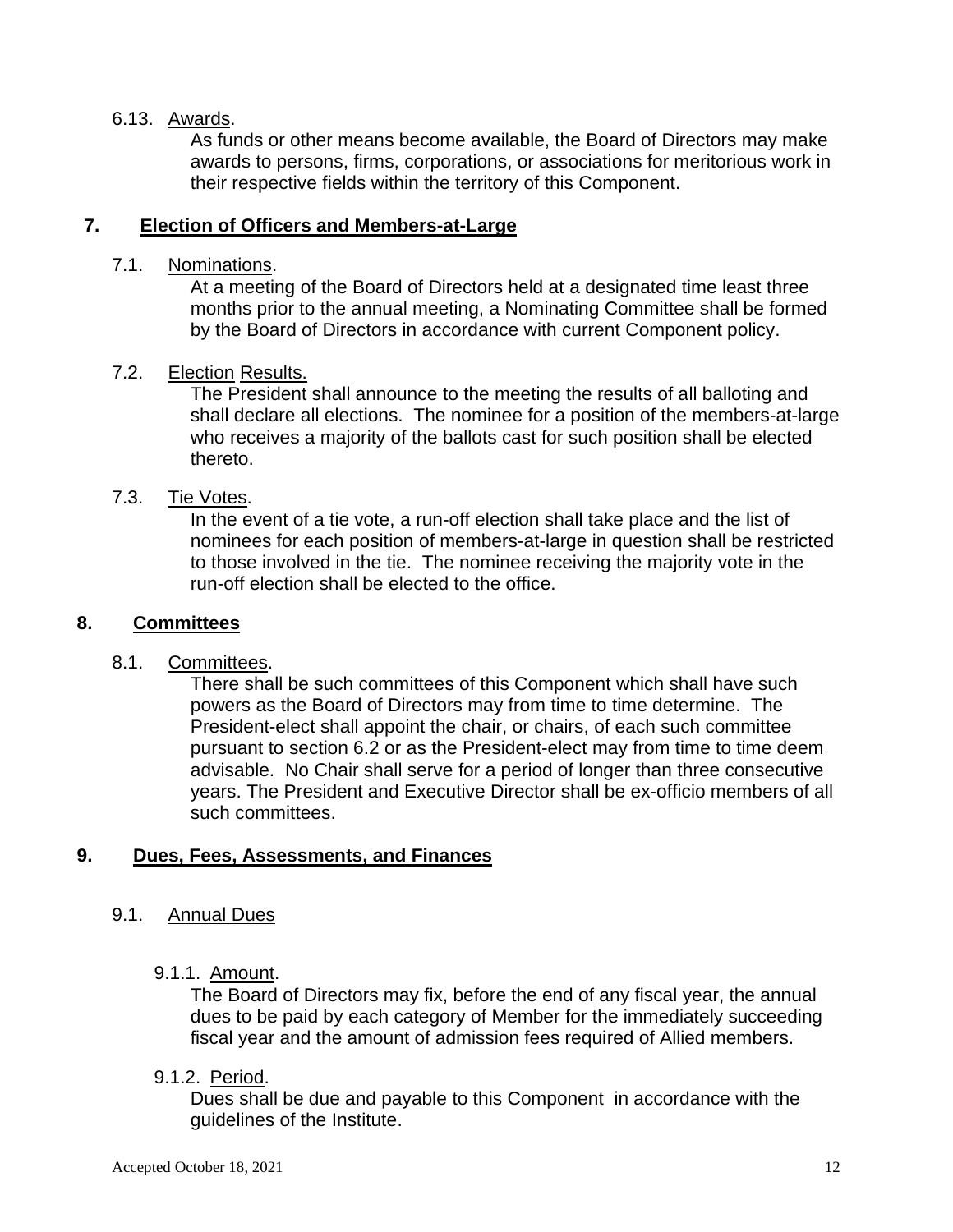#### 9.1.3. Individual Exemption.

A member of this Component who is exempted from the payment of dues to the Institute shall be exempted from the payment of annual dues to this Component.

#### 9.1.4. Individual Remission.

The Board of Directors may, in exceptional instances and under exceptional circumstances and for what it deems adequate cause, remit the annual dues of any member in whole or in part for any year, and such remission may be made retroactive.

#### 9.2. Assessments.

This Component, by the concurring vote of not less than two-thirds of the total number of the Board of Directors, may levy an assessment on Component membership.

#### 9.3. Default of Annual Dues and Assessments

#### 9.3.1. Notice.

Every member who has not paid dues owed to this Component and to the Institute on the date set by the Institute of said year shall be in default and shall be given 30 days' notice of impending termination because of said default.

#### 9.3.2. Termination.

Every member who has not paid full regular dues for the current year or has not indicated that they will pay in installments will be terminated on the date set by the Institute of said year.

#### 9.3.3. Reinstatement.

To become reinstated, a former member who has been terminated for nonpayment of dues shall pay the current dues for the year of readmission.

#### 9.4. Finances

9.4.1. Fiscal Year.

A fiscal year of this Component shall be January 1 to December 31.

#### 9.4.2. Budgets and Appropriations.

Prior to the beginning of every fiscal year, the Board of Directors shall adopt an annual budget showing in detail the anticipated income and expenditures of this Component for the immediately succeeding year, make annual appropriations and authorize expenditures in accordance with the budget, and authorize the Treasurer or the Treasurer's assistant to pay the authorized expenditures when due.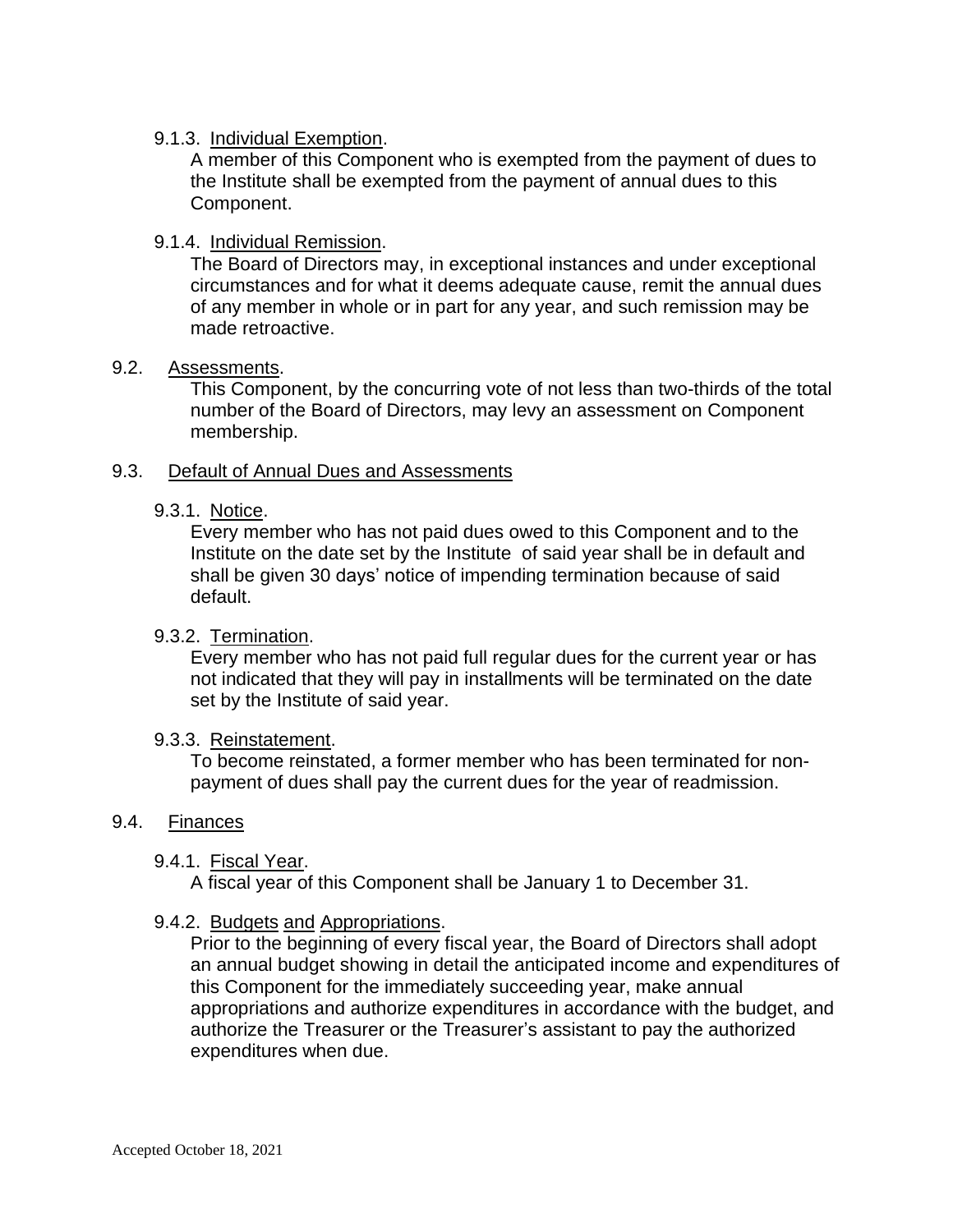## 9.4.3. Audits.

An audit of the financial records by a certified public accountant employed by the Board of Directors shall be held intervals in accordance with current policy.

## **10. Acquisition of Property; Institute Property Interests**

## 10.1. Acquisition of Property.

In order to carry on its affairs and exercise its powers, this Component may acquire real and personal property for its own use. Only the Board of Directors shall have any right or authority to solicit or accept any gifts, request, or devise for or on behalf of this Component; it shall not accept any gifts, requests, or devises if those will not promote the object and purposes of this Component, or if those and their administration will place an undue financial or other burden on this Component.

## 10.2. Institute Property Interests.

This Component shall not have any title to or interest in any property of the Institute nor be liable for any debt or other pecuniary obligation of the Institute. The Institute shall not have any title to or interest in the property of this Component, and the Institute shall not be liable for any debt or other obligation of this Component.

## **11. General Provisions**

## 11.1. Records Open to Members.

The correspondence and the minute book, the Treasurer's books of account, and the Secretary's records of this Component (except confidential matters relating to membership applications, the Code of Ethics and Professional Conducts, and the bestowal of Honorary memberships) shall be open to inspection by any member of this Component in good standing at the executive offices of this Component during the business hours fixed by the Board of Directors.

#### 11.2. Liability, Indemnification, and Insurance

11.2.1.Liability.

In the absence of misconduct, fraud, or bad faith, the present and former officers of this Component, members-at-large of the Board of Directors, and employees of this Component shall not be personally liable for its debts, obligations or liabilities.

## 11.2.2.Indemnification.

This Component, regardless of the adverse interest of any or all of the members of the Board of Directors, shall indemnify and save harmless each Board Director or employee of this Component, and their legal representatives, against, and make reimbursement to them for all reasonable loss, cost, expense, and liability, incurred by them or their legal representatives, in connection with the defense or reasonable settlement in any action, suit, or proceeding in which they are made a party by reason of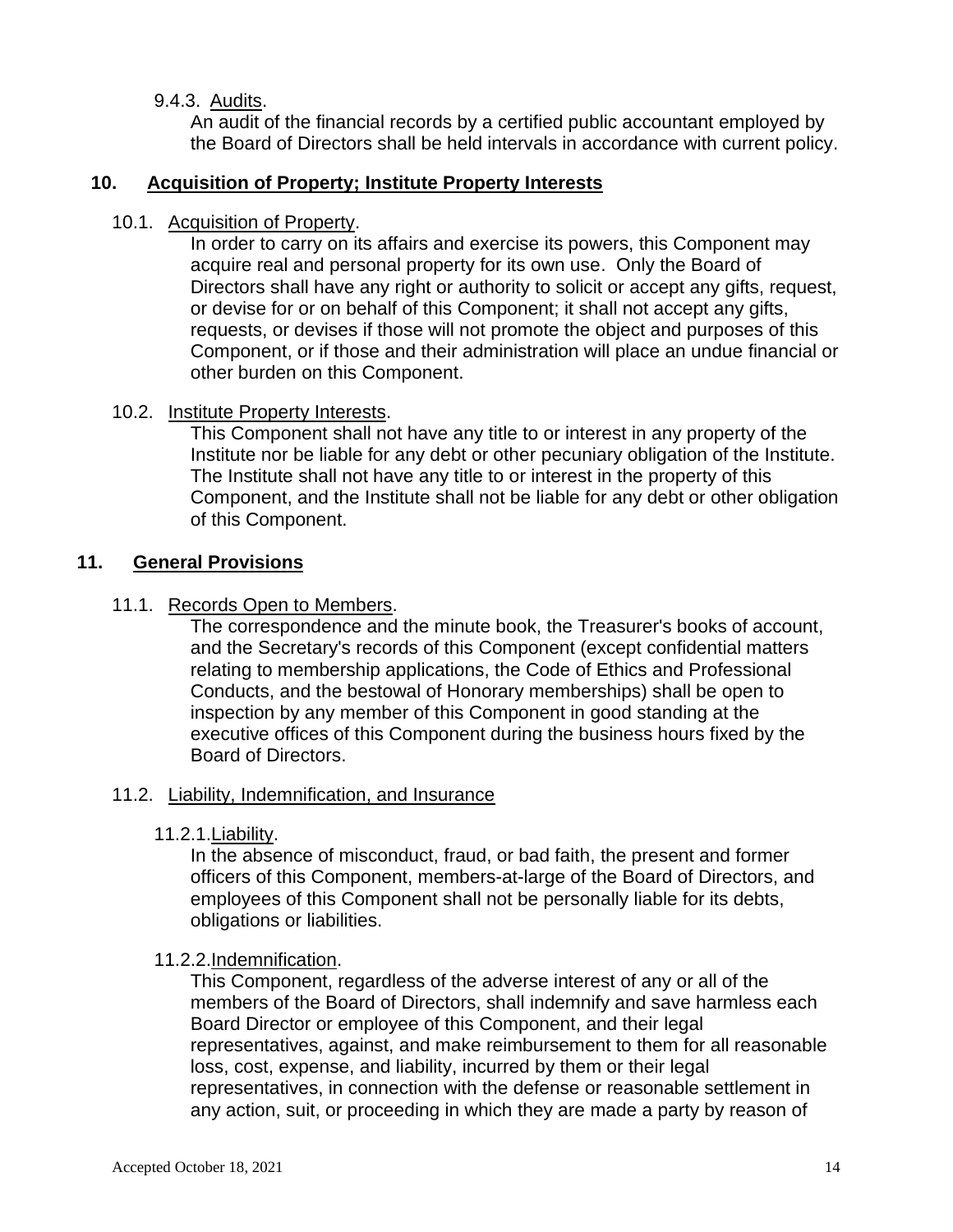their being or having been a Director or employee of this Component except in instances where the Board of Directors shall find that (1) such Director or employee acted in bad faith or was guilty of willful misconduct in the performance of their duties on behalf of the corporation, or (2) such indemnification and reimbursement would be contrary to public policy or the corporation laws of the State of Connecticut.

#### 11.2.3.Insurance.

The Board of Directors shall authorize the purchase and maintenance by this Component of such insurance on behalf of present and former Directors, employees, and persons acting in any other capacity at the request of this Component as may protect them against any liability asserted against them in such capacity, whether or not this Component would have the power to indemnify such persons under the laws of the State of Connecticut.

#### 11.3. Amendments

## 11.3.1.Notice of Proposed Amendments.

These Bylaws and the Certificate of Incorporation may be amended at any meeting of this Component, provided that a notice stating the purpose of each proposed amendment and the reason therefor and a copy of the proposed amendment is sent to every member eligible to vote on the amendment not less than 30 days prior to the date of the meeting at which the proposed amendment is to be considered.

## 11.3.2.Amendments to Bylaws.

These Bylaws may be amended, repealed, or added to, and new Bylaws not inconsistent with the purposes described in this Component's Certificate of Incorporation or any law may be adopted, as provided below.

.1 Required Vote. It shall require a vote of not less than two-thirds of the members entitled to vote thereon who are present at the meeting to amend, repeal, or adopt any bylaw.

.2 Conformity with Institute Bylaws. The Board of Directors, without action by a meeting of this Component, may amend any of these Bylaws as may be necessary for conformity with Institute Bylaws. These Bylaws, and any amendments to them, shall be forwarded at the request of the Secretary of the Institute for review for conformity with Institute Bylaws. Adoption, repeal, or amendment of any of these Bylaws shall require the affirmative vote of a majority of Directors.

.3 Delegation of Authority. The Board of Directors shall be authorized to amend, repeal, or adopt specific provisions of these Bylaws if the power to do so has been delegated to it by a two-thirds (2/3) vote of the assigned members of this Component eligible to vote thereon. Such action by the Board of Directors shall require the affirmative vote of a majority of Directors.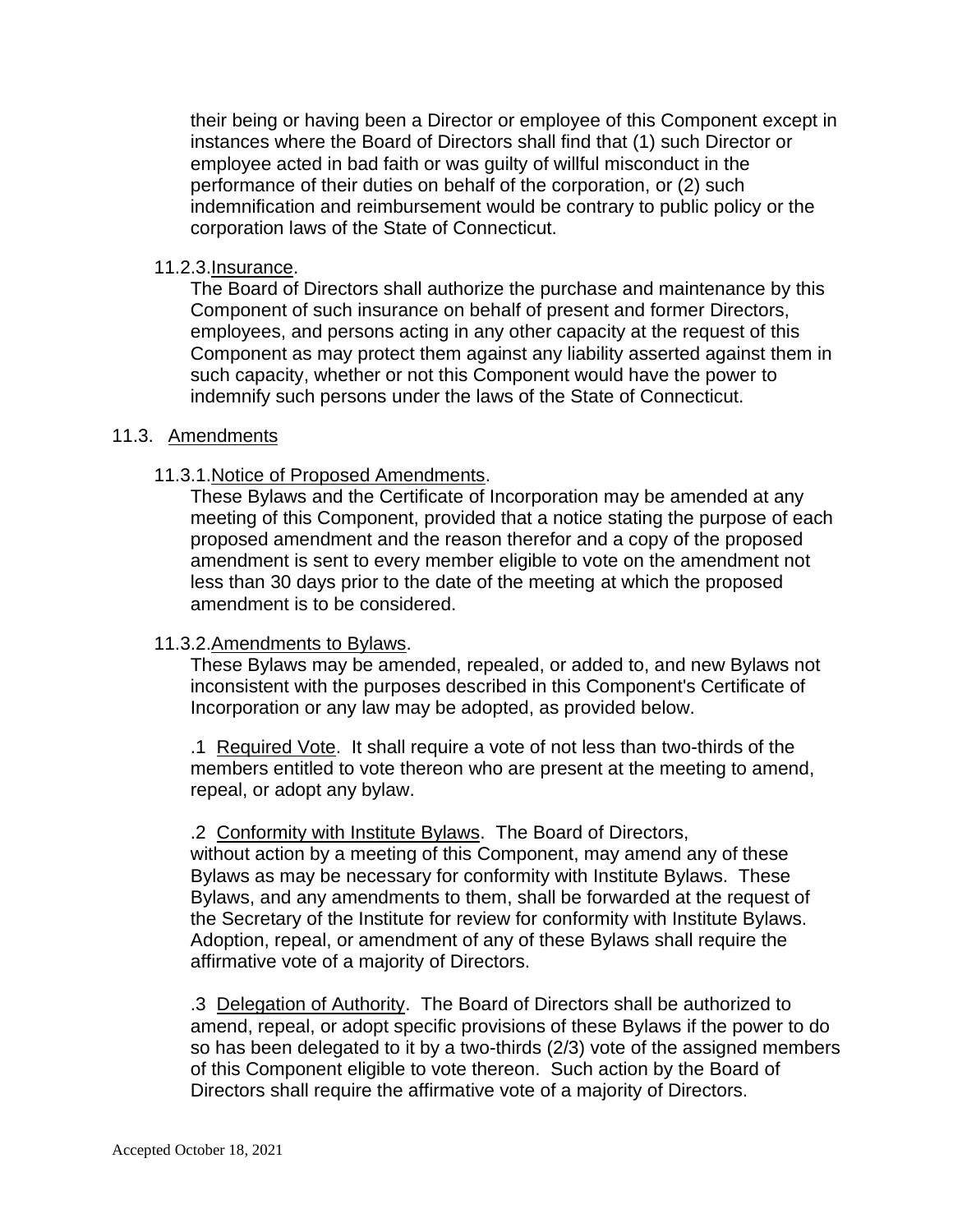## 11.3.3.Amendments to Certificate of Incorporation.

This Component may amend its Certificate of Incorporation so long as the Certificate of Incorporation, as amended, contains all provisions required by law to be included in a certificate of incorporation and only such other provisions as might be lawfully contained in a certificate of incorporation.

.1 Action and Vote Required. The Board of Directors, either before or after adoption thereof by the assigned members entitled to vote, shall adopt an amendment resolution and such assigned members shall adopt a similar resolution by the affirmative vote of at least two-thirds of such assigned members voting thereon.

.2 Filing of Amendment. A Certificate of Amendment shall be filed with the Office of the Secretary of State pursuant to the Nonstock Corporation Act of Connecticut.

## **12. Administrative and Executive**

## 12.1. Office.

The administrative and executive office of the Component shall be located at a location authorized by the Board of Directors.

#### 12.2. Executive Director.

#### 12.2.1.Executive Officer.

The chief executive officer, who shall be known as the Executive Director, shall be in charge of the Component office, and shall be employed by and shall report to the Board of Directors.

## 12.2.2.Duties of Executive Director

.1 Management. The Executive Director shall be and act as the chief executive officer of this Component, and as such shall be responsible for the general management of the administration of its affairs, subject to the general direction and control of the Board of Directors.

.2 Administration. The Executive Director shall have general oversight of all activities and in general shall be the interpreter of the directives of the Board of Directors.

.3 Policies. The Executive Director shall be the officer in whom the Board shall place the responsibility for carrying out its general policies.

.4 Program. The Executive Director shall be charged with the duty of stimulating the programs of the various committees and shall coordinate all Component affairs.

.5 Liaison. The Executive Director shall maintain contact with other professional societies in fields allied to architecture and with trade associations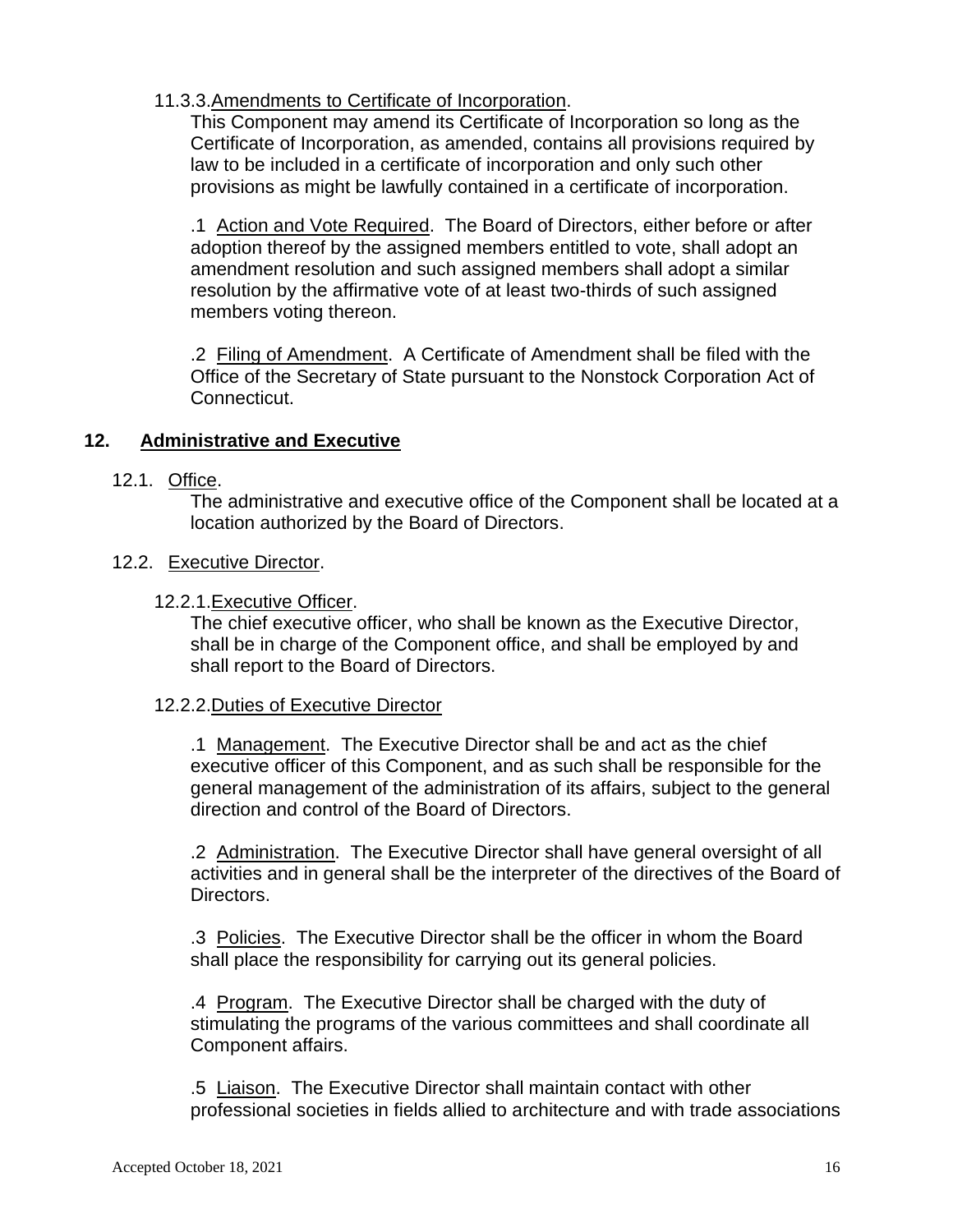in the construction industry in order to be informed as to activities in those fields, extending the cooperation of this Component as circumstances may warrant.

## 12.2.3.Staff of the Component Office.

The Executive Director shall hire appropriate personnel to perform such duties as may be assigned to them by the Executive Director.

#### **13. Professional Conduct and Discipline**

#### 13.1. Code of Ethics and Professional Conduct

#### 13.1.1.Applicability of Institute Code.

The Code of Ethics and Professional Conduct of the Institute shall apply to the professional activities of all assigned and unassigned members of this Component, wherever such activities occur.

#### 13.1.2.Interpretations.

Every interpretation of the Code of Ethics and Professional Conduct issued by the National Ethics Council shall be deemed to be the interpretation of this Component. Neither this Component, nor any individual members, officer, director, or employee has the authority to make a binding interpretation or amendment of the Code

#### 13.1.3.Advisory Opinions.

In the event an inquiry concerning the Code of Ethics and Professional Conduct cannot be answered by reference to the Code or any published interpretations, the Component may request an advisory opinion or interpretation from the National Judicial Council.

#### 13.2. Action on Complaints of Unprofessional Conduct by Members

## 13.2.1.Formal Action Prohibited.

A charge of unprofessional conduct against any assigned or unassigned member shall not be heard or adjudged by this Component, the Board of Directors or any Component committee, nor shall any of them have the right or authority to admonish, censure, suspend or terminate such member for unprofessional conduct.

## 13.2.2.Ethics Committee.

The Past Presidents' Council shall be responsible for educating the members about the Code of Ethics and Professional Conduct and facilitating the informal resolution of Complaints.